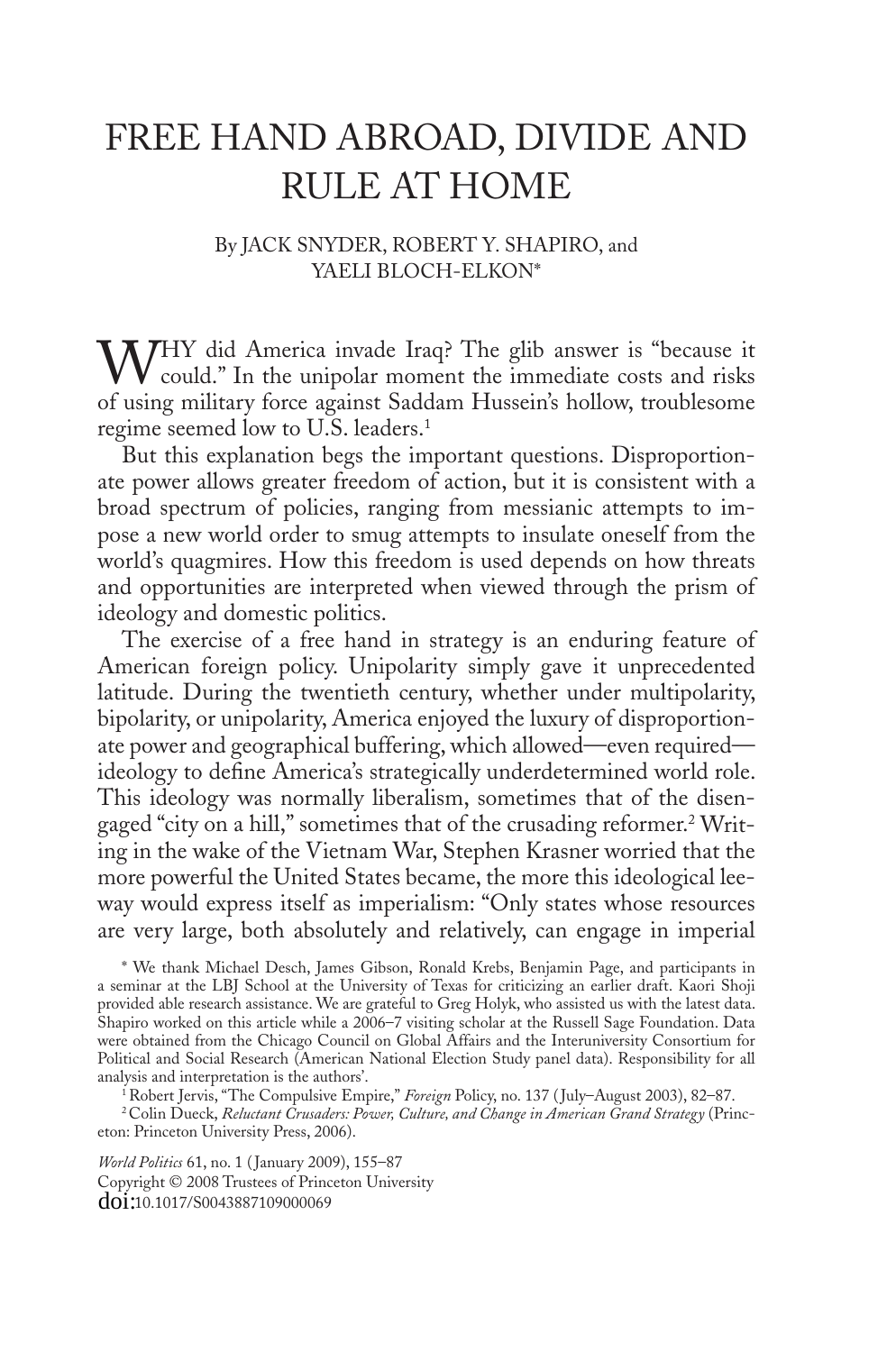policies, can attempt to impose their vision on other countries and the global system. And it is only here that ideology becomes a critical determinant of the objectives of foreign policy."<sup>3</sup> And yet when unipolarity arrived in the 1990s, skittishness about costs and casualties severely constrained American liberal idealism abroad.

This changed after September 11, 2001, not only because of the heightened fear of terrorism but also because of the domestic political and ideological environment that made the most of it. Three factors— America's unprecedented international power, the opportunity presented by the World Trade Center attack, and the increased polarization of the American party system—combined to permit the Bush administration to reframe the assumptions behind American global strategy.

Since the late 1970s the American party system has become increasingly polarized, as Democrats have become more uniformly liberal on a whole range of issues and Republicans have become uniformly conservative. While the overall proportion of moderate voters did not markedly decline, party politicians increasingly took ideologically divergent stances that forced voters to choose between starkly different platforms.4 Republicans in particular developed an effective strategy of taking polarizing positions on noneconomic wedge issues to mobilize their conservative base and at the same time raid voters from the Democrats' traditional middle- and working-class constituencies. Under President Ronald Reagan, the Republicans staked out divisive stances on social issues such as abortion, affirmative action for minorities, homosexuality, and religion, while also trying to consolidate ownership of the national security issue. Although the end of the cold war initially blurred the ideological distinction between the parties in foreign affairs, a hard core of neoconservatives worked to sharpen an ambitious, ideologically coherent program to exploit America's potential for global primacy. By the late 1990s the Republicans' electoral payoff from domestic wedge issues was fading.<sup>5</sup> But September 11 presented an opportunity to create a new wedge issue: preventive war on global terrorism, very broadly defined.<sup>6</sup>

6 Nicholas Lemann, "The Controller: Karl Rove Is Working to Get George Bush Reelected, but He Has Bigger Plans," *New Yorker*, May 12, 2003.

<sup>3</sup> Stephen D. Krasner, *Defending the National Interest: Raw Materials Investments and U.S. Foreign Policy* (Princeton: Princeton University Press, 1978), 340.

<sup>4</sup> Morris P. Fiorina, *Culture War? The Myth of a Polarized America*, 2nd ed. (New York: Pearson Longman, 2006); Nolan McCarty, Keith T. Poole, and Howard Rosenthal, *Polarized America: The Dance of Ideology and Unequal Riches* (Cambridge: mit Press, 2006); Barbara Sinclair, *Polarization and the Politics of National Policy Making* (Norman: University of Oklahoma Press, 2006).

<sup>5</sup> Larry M. Bartels, "What's the Matter with *What's the Matter with Kansas*?" *Quarterly Journal of Political Science* 1 (March 2006), 218.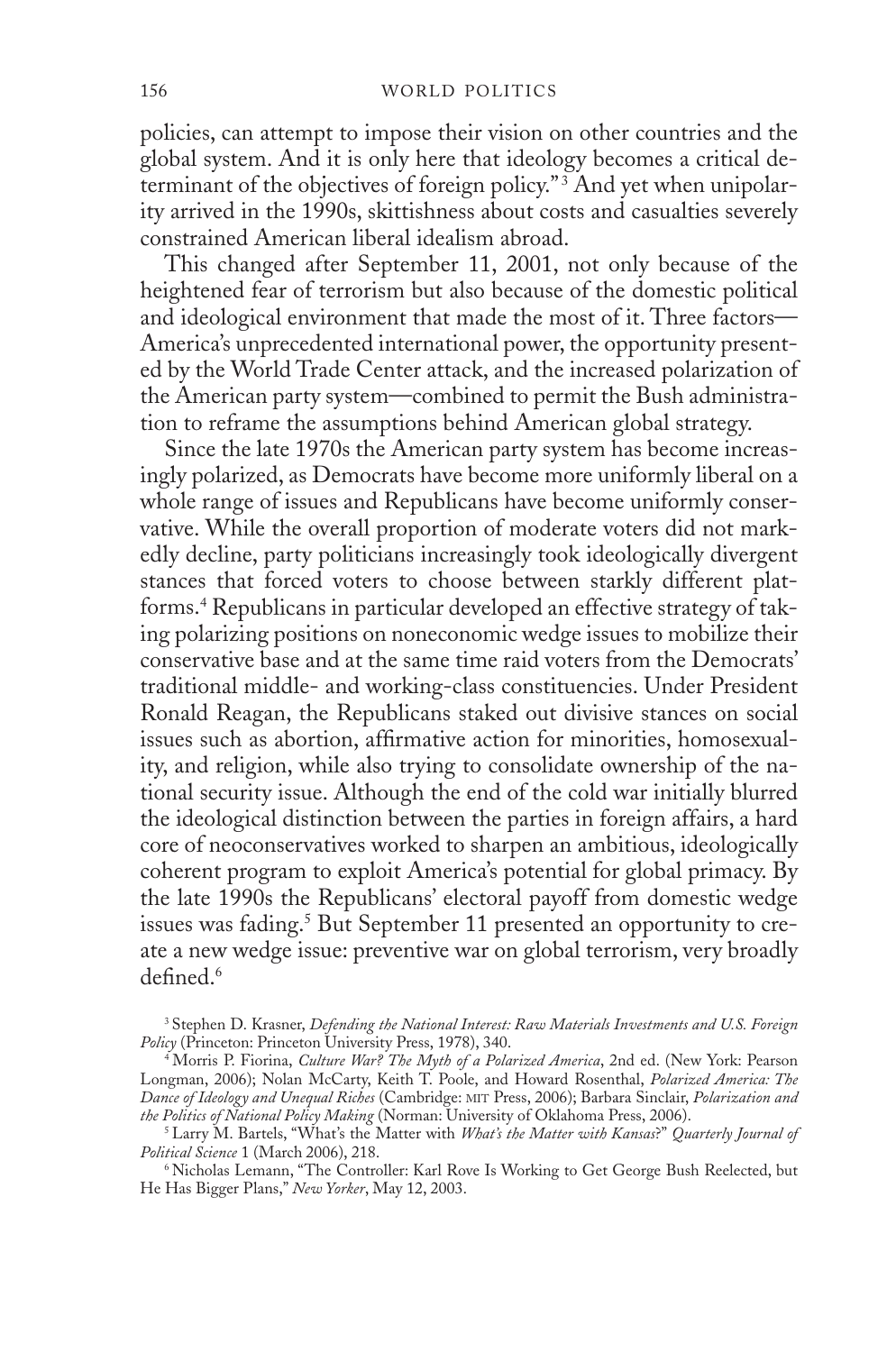We do not claim that the Bush administration invaded Iraq *in order to* reap domestic political benefits. And whatever political benefits it *did* gain were short lived due to the disappointing outcome of the invasion. Rather, we argue that party polarization interacted with America's unipolar dominance and the shock of September 11 to create a situation in which preventive war seemed an attractive option to the Bush administration, both internationally and domestically. The Republicans' longterm strategy of ideological polarization had fostered a confrontational foreign policy cohort that was eager to seize this opportunity to use military power decisively to solve knotty global problems. At the same time, the well-honed wedge issue strategy made taking a divisive position on Iraq seem like a plausible formula for partisan gain. As Colin Dueck puts it: "The idea of taking the 'war on terror' into Iraq offered something to Bush's conservative supporters, kept Democrats divided, and maintained the focus of debate on issues of national security where Republicans were strong."7

The U.S. since 1991 is the only case of a modern unipolar power. Our task is to place this unique case in a general conceptual framework, both to draw on general theory to explain it and to use the case to illuminate general propositions. To do this, we adopt several strategies of inference. First, we advance some logical arguments about the effect of domestic politics and ideology on the likelihood of discretionary war, such as the 2003 U.S. invasion of Iraq, initiated by a great power under loose strategic constraints. Second, we examine the behavior of the United States in the twentieth century as a relatively unconstrained great power. Third, we theorize about the interaction of domestic regime type and the degree of international constraint in shaping strategic ideology. Whether the increased scope for ideology in the foreign policy of a strategically unconstrained state increases the likelihood of discretionary war depends on the regime type and the political incentives of the ruling coalition.

Finally, we look at the theoretical literature on American party polarization and derive from it more narrowly focused arguments about U.S. foreign policy under unipolarity. We argue not that party polarization in a unipolar power necessarily leads to doctrines favoring discretionary war, but rather simply that party polarization made discretionary preventive war a tempting wedge issue given neoconservative ideology and

<sup>7</sup> Colin Dueck, "Presidents, Domestic Politics, and Major Military Interventions"(Paper presented at the annual meeting of the American Political Science Association, Chicago, September 1, 2007), 17. Dueck argues that domestic political considerations were at most secondary in several U.S. interventions.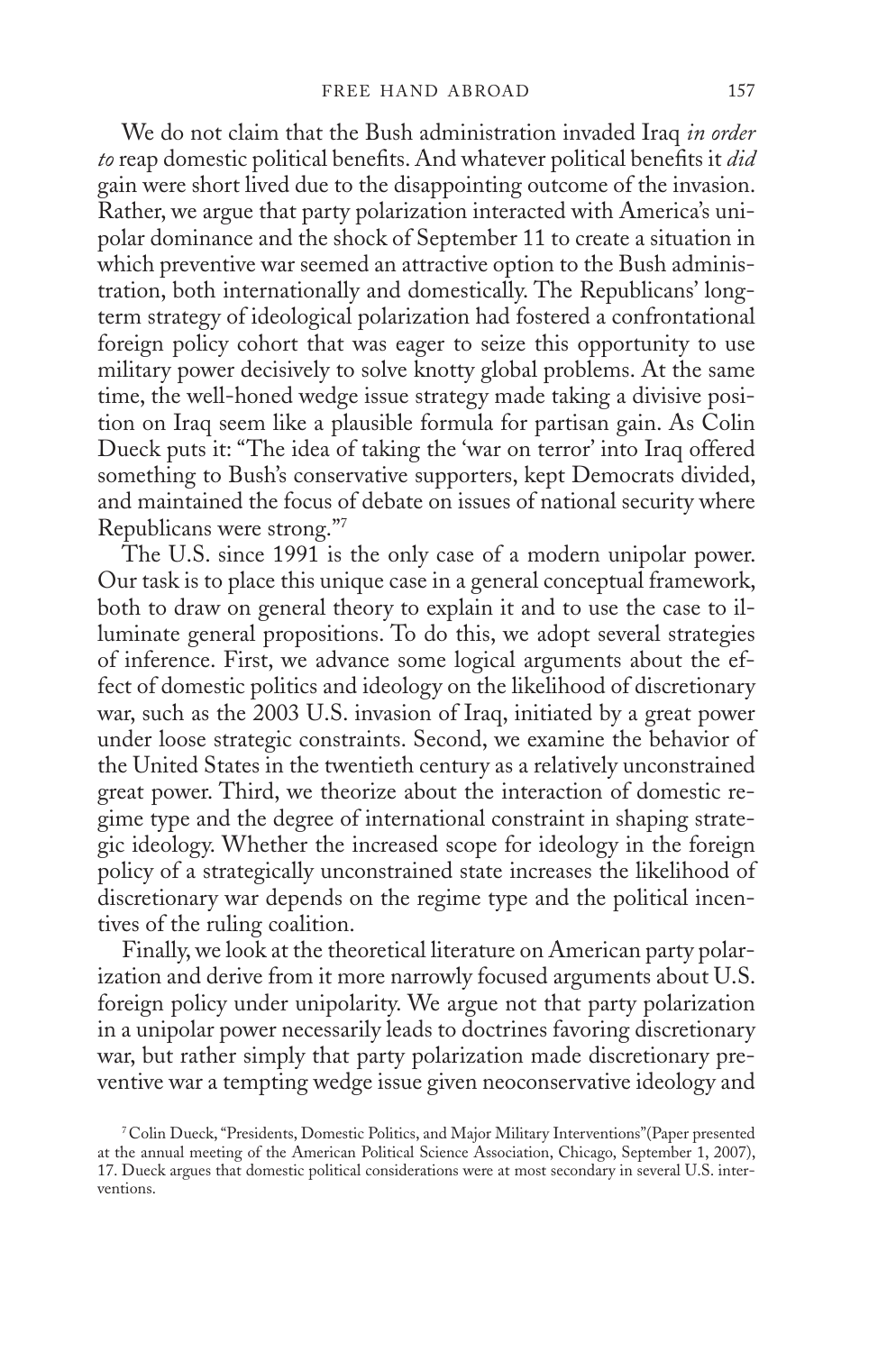habitual Republican political tactics. We treat rising public threat perception following September 11 as a facilitating opportunity to exploit this as a wedge issue, not as a necessary precondition (and certainly not as a sufficient one).

The initial sections of the article draw on a range of historical illustrations to probe the generality of our arguments. The remainder of the article looks more closely at the foreign policy implications of polarized American wedge issue politics in the unipolar period.

# How Does Unipolarity Affect Foreign Policy Ideas and Choices?

A logical and venerable proposition holds that states are more likely to succumb to the lure of ideology in foreign policy when they are geopolitically unconstrained—that is, when they are very strong, unthreatened, or distant from trouble. A corollary proposition, advanced by Krasner, is that disproportionate strength is likely to increase the temptation to pursue ideologically driven expansionism and the use of force. The Bush preventive war doctrine and Iraq policy seem to confirm these predictions.<sup>8</sup> However, alternative consequences of unipolarity are also logically plausible and empirically supportable.

The absence of pressing material constraints may open the door to ideology in foreign policy for two reasons. First, it might allow the state to indulge its ideological preferences without fear of negative consequences for its survival and wealth. Humanitarian intervention, for example, might be a luxury consumption item for states whose own security and prosperity are not in doubt. Similarly, Stephen Walt has argued that states choose allies based on ideological affinity only if the threats they face are relatively weak.<sup>9</sup>

Second, the national interest is always ambiguous, but this is especially so when material power is great and threats are indirect, distant, long term, or diffuse. In this situation circumstances do not force different observers to converge on a consensus view; ideology is indispensable as both a road map to action and a tool of persuasion. As Dean Acheson said about overselling the cold war containment strategy at a peak moment of America's relative power, "We made our points clearer than the truth" to convince the mass public.<sup>10</sup>

<sup>8</sup> Office of the President, National Security Strategy of the United States, September 2002, at www.whitehouse.gov/nsc/nss.html.

<sup>9</sup> Stephen M. Walt, *The Origins of Alliances* (Ithaca, N.Y.: Cornell University Press, 1987), 33–40.

<sup>10</sup> Dean Acheson, *Present at the Creation* (New York: Norton, 1969), 374–75; see also Thomas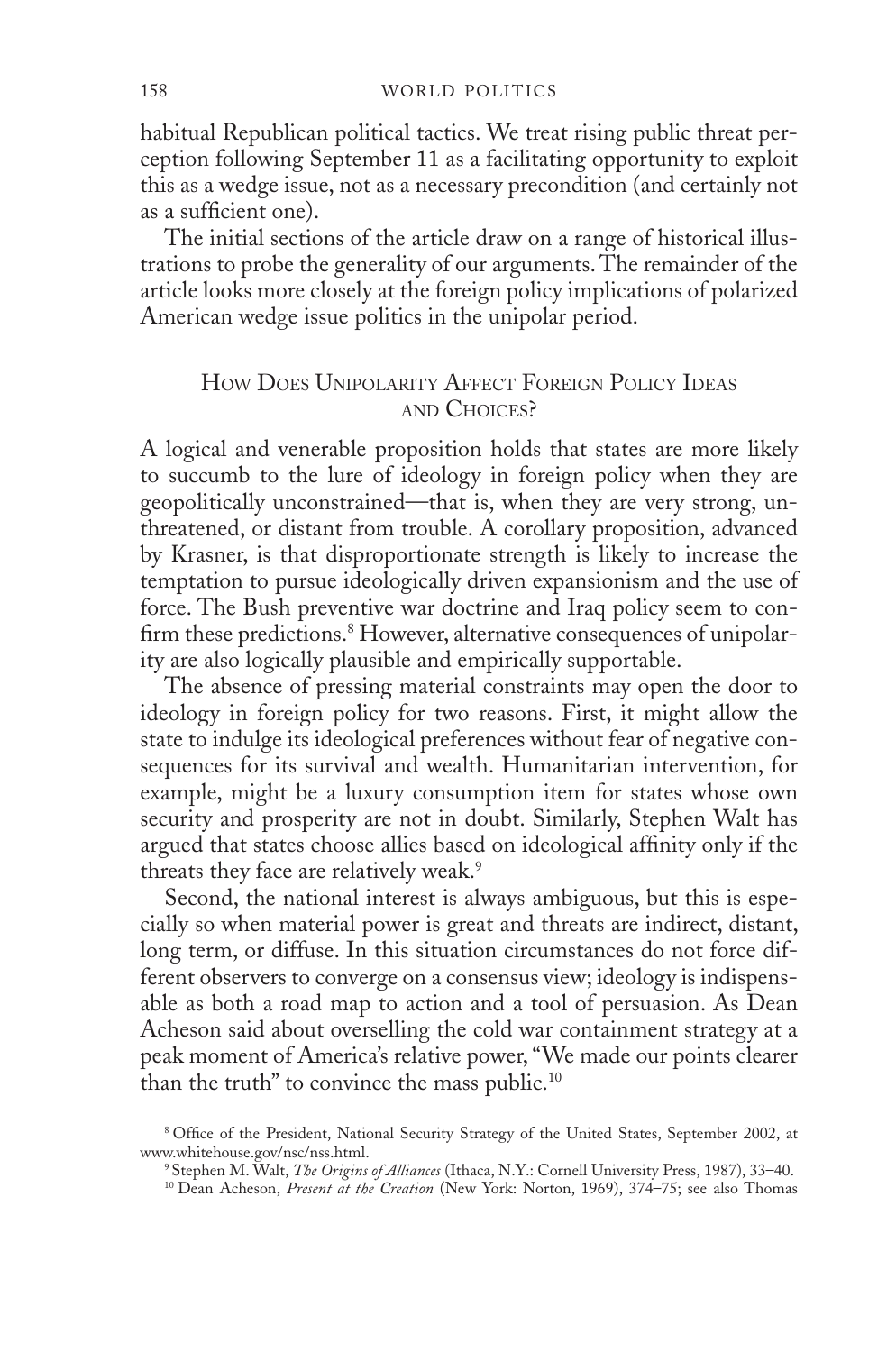Plausible as these arguments may be, the opposite case may be equally plausible. States that are under intense international pressure may be especially vulnerable to myth-ridden foreign policies. Hostile encirclements heighten the enemy images, bunker mentalities, and double standards in perception that are common in competitive relationships of all kinds, especially in international relations.<sup>11</sup> Nationalist and garrison-state ideologies are reinforced. Likewise, Charles Kupchan argues that declining empires typically adopt strategic ideologies of aggressive forward defense in an attempt to mask the truth about their growing weakness from their opponents.12 In contrast, diplomatic historians commonly applaud the pragmatism of powerful off-shore balancers, whose privileged position grants them the freedom to be selective and fact driven and to wait for developments to play out before committing troops. Whether powerful, unconstrained states are more ideological than weaker or highly constrained states depends greatly on their domestic politics, not simply on their position in the international system.<sup>13</sup>

Krasner's corollary hypothesis—that powerful or unconstrained states are likely to succumb to an ideology of expansionism—is also an oversimplification. Yes, powerful, secure states have the option of expressing their ideological values through coercion, but they also have other options. They might choose to engage with the world pragmatically, taking what they need and ignoring the global problems from which good fortune insulates them. Or they might adopt a highly principled foreign policy that increases humanitarian assistance abroad but eschews empire and declines to meddle in the internal politics of foreign peoples. Finally, they might be tempted by policies of limited liability, embarking on good works and moralistic hectoring abroad but then heading for the exit when backlash raises the cost of the intervention.14 Simply being powerful says little about whether or how ideology will express itself.

A further complication arises when the state is extraordinarily powerful but is threatened nonetheless—precisely the situation of the United

J. Christensen, *Useful Adversaries: Grand Strategy, Domestic Mobilization, and Sino-American Conflict, 1947–1958* (Princeton: Princeton University Press, 1996). See also Arnold Wolfers, "'National Security' as an Ambiguous Symbol," *Political Science Quarterly* 67 (December 1952).

<sup>&</sup>lt;sup>11</sup> Robert Jervis, *Perception and Misperception in International Relations* (Princeton: Princeton University Press, 1976), chaps. 2, 3, 8, 9.

<sup>&</sup>lt;sup>12</sup> Charles A. Kupchan, *The Vulnerability of Empire* (Ithaca, N.Y.: Cornell University Press, 1994).

<sup>13</sup> Randall Schweller, *Unanswered Threats: Political Constraints on the Balance of Power* (Princeton: Princeton University Press, 2006).

<sup>14</sup> Dueck (fn. 2), 26–30.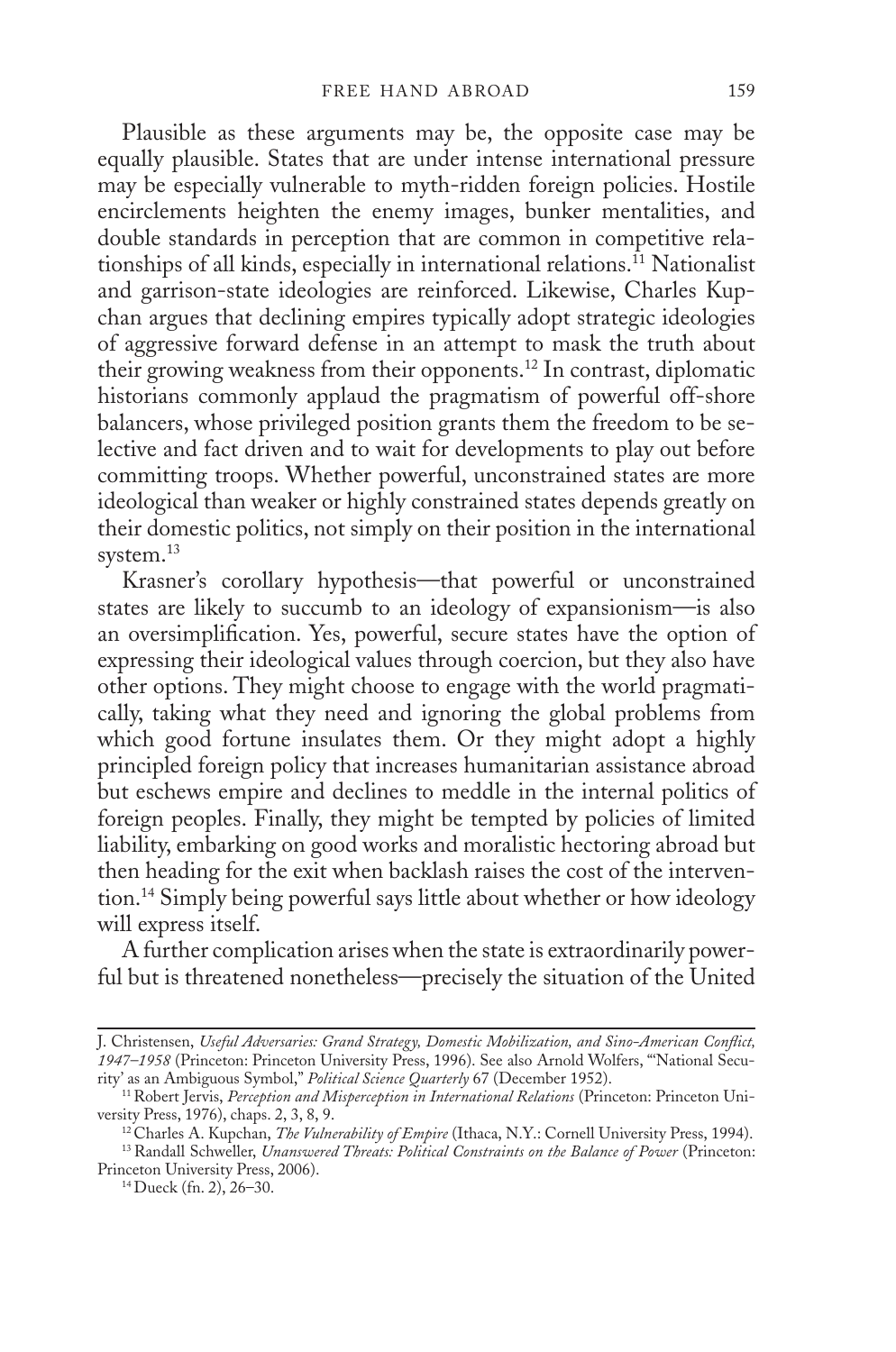#### 160 WORLD POLITICS

States after September 11. Unipolar power grants uncommon freedom to act, and the high level of threat rules out strategies of indifference. As the Bush strategists argued, this situation required an assertive strategy of self-defense. One need not invoke any distinctive characteristics of the Bush administration or its national security strategy to understand why the United States attacked Afghanistan to remove al-Qaeda training camps. But such necessary responses can sometimes be overgeneralized into an ideology that portrays the world as a place where ubiquitous threats must be countered by decisive, ongoing preventive action. Whether that framing prevails in policy debate will depend on the domestic political context, not just on the international setting.

### American Power, Variations in Polarity, and Strategic Ideas

During the twentieth century America's great power and geographical distance from threats affected its strategic ideas. However, variations in its relative power and in the polarity of the international system have not determined its strategic ideology in a simple or direct way. Instead, America's prevailing strategic mindset has been a product of the interaction of its international position and its domestic politics.

Colin Dueck's recent study of American strategic culture in the twentieth century describes an enduring tension between the ideological commitment to remake the world in America's image and the countervailing urge to do it on the cheap. U.S. power and geographical isolation set up this tension but did not determine how it would be resolved. Dueck portrays an endemic contest among four schools of thought: assertive internationist liberals such as Woodrow Wilson, Franklin Roosevelt, Harry Truman, and John Kennedy; progressive liberals such as Henry Wallace and George McGovern who seek to reform the world by example, not by intervention; nationalists such as Robert Taft and Jesse Helms who seek to limit international involvements and shun liberal rationales; and realists such as Richard Nixon and Henry Cabot Lodge who also set aside liberal ideals but are willing to use force to compete for dominance abroad. Dueck argues that the urge to limit liability abates under conditions of rising threat. In practice, he says, this means that foreign threats play into the hand of assertive liberal internationalists, because realism does not resonate with American political culture.<sup>15</sup>

15 Ibid., 31.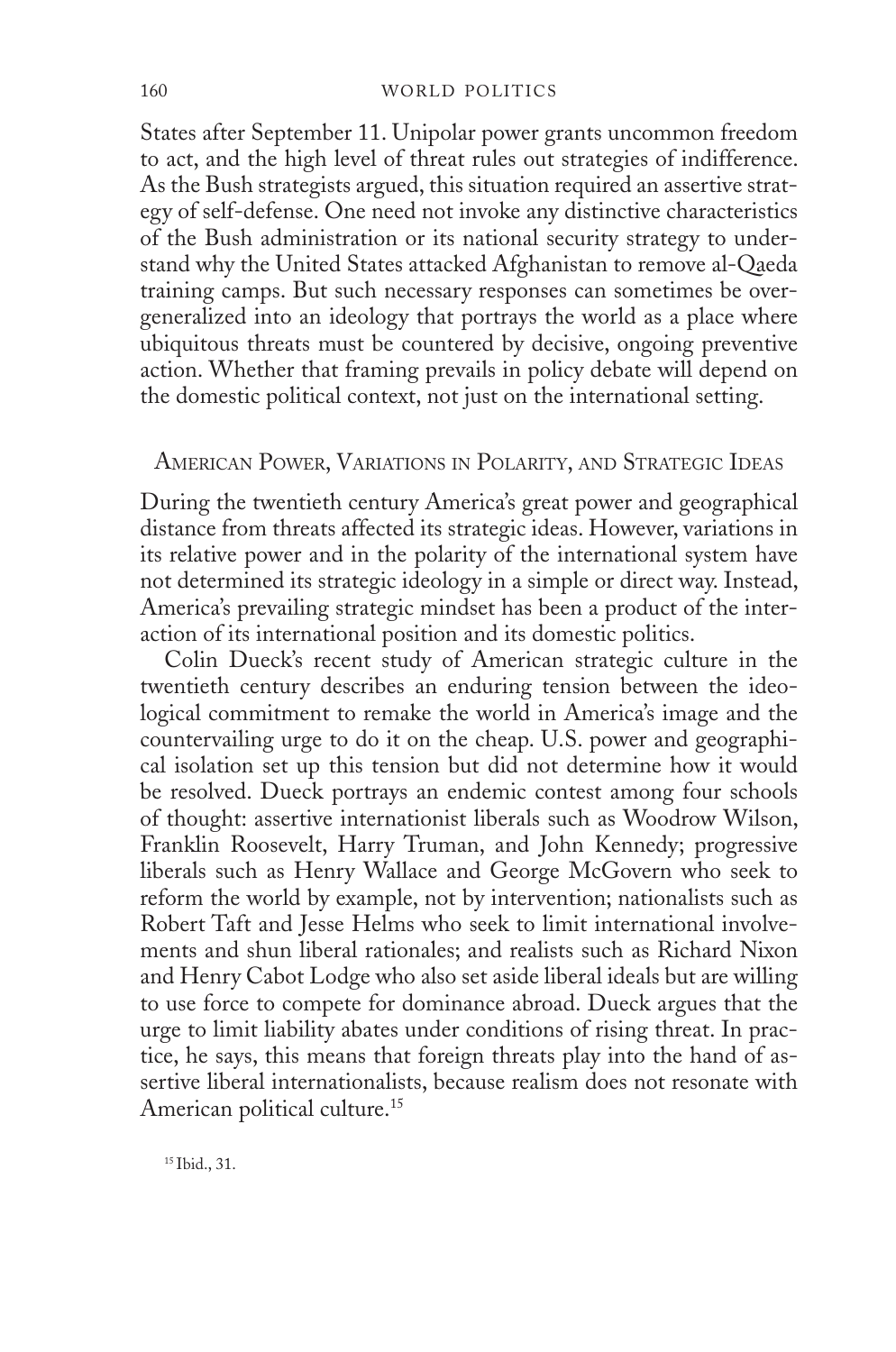However, Dueck also shows how party politics shapes outcomes in ways that cannot simply be read from international circumstances or even from the strategic preferences of the various schools of thought. An example is the demise of Wilson's plan for the U.S. to enter the League of Nations. As threats declined after the First World War, Americans' ingrained inclination to limit liability undercut Wilson's proposed automatic commitment to collective security. Realist critics like Lodge wanted a policy based on flexible, bilateral agreements with the powerful European democracies, a sensible outcome that would have been consistent with America's liberal strategic culture. Dueck shows, however, that the realists' rhetorical battle against the League had the unintended consequence of bolstering the position of isolationist elements in the Republican Party.16

Although the rise and decline of threats affected the fortunes of competing strategic ideas, this did not directly track variations in polarity. As one might expect, ideas of limited liability (a form of free riding or buck-passing) were prominent in the multipolar period. However, the U.S. ultimately balanced against rising great power threats under multipolarity during the two world wars. The U.S. often limited its liability under unipolarity, too: the elder Bush's refusal to intervene in Bosnia, Republican attacks on Clinton's "mission creep" in the Somali intervention, Clinton's turning a blind eye to the Rwanda genocide, Clinton's zero-casualty approach to resisting the expulsion of Albanians from Kosovo, and the younger Bush's 2000 campaign promise of a "humble foreign policy" that would eschew "nation building" abroad. Unipolar America's major military effort of the 1990s was the limitedaims war to reverse Saddam Hussein's aggression in Kuwait, aggression that threatened the world's oil supply. Carried out by a realist-packed administration, the Gulf War was realist in motivation and strategy, not an ideological crusade. Even after September 11 the younger Bush declined to apply the principle of preventive war to the problem of North Korean nuclear proliferation on the practical grounds that the North Koreans could level the South Korean capital in retaliation against a preventive strike.

Conversely, U.S. cold war strategy under the tight constraints of the bipolar nuclear stalemate was highly ideological, founded on the encompassing rationale of a struggle to the death of antithetical social systems. Military interventions anywhere and everywhere were

16 Ibid.*,* chap. 3.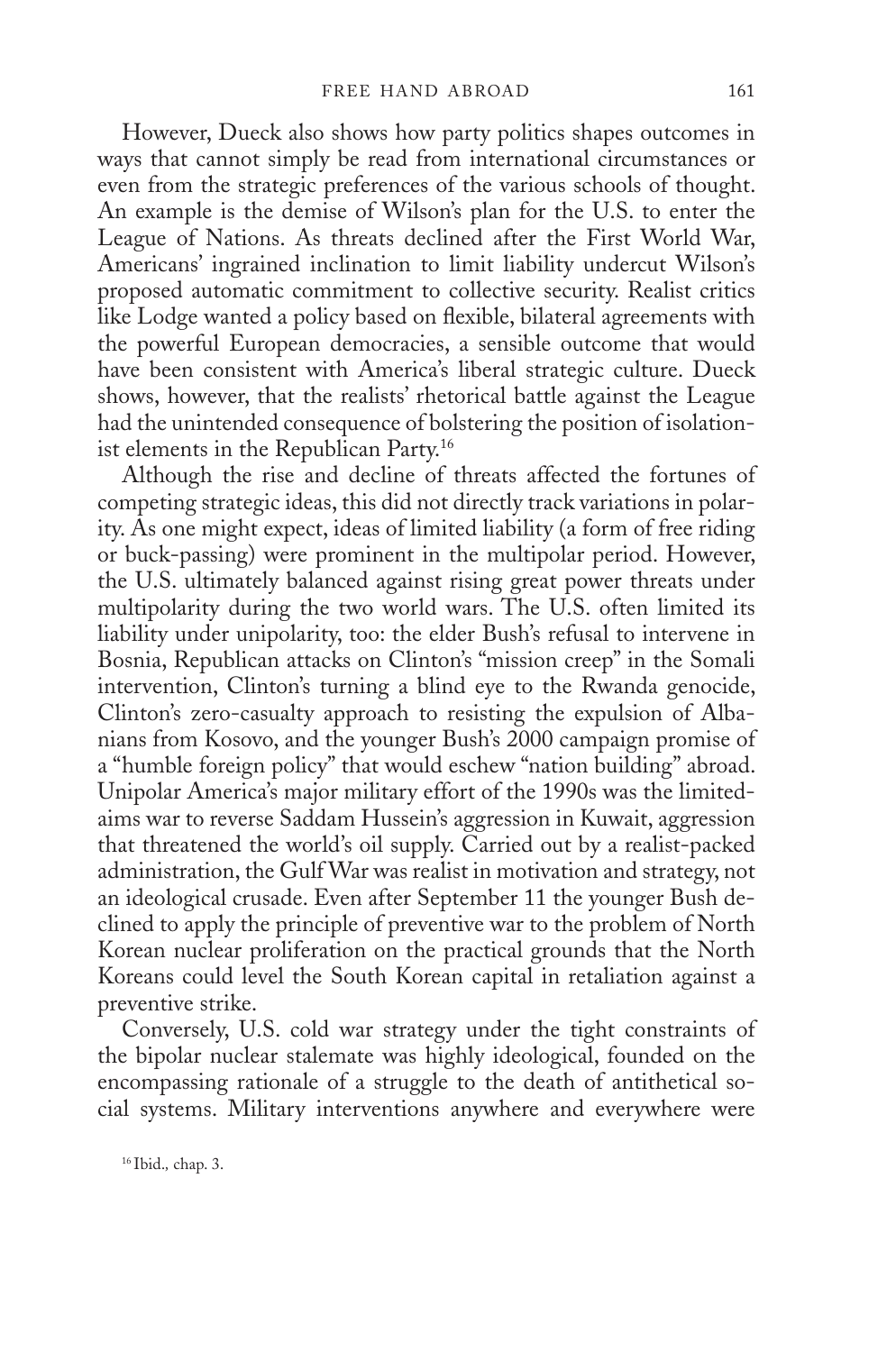#### 162 world politics

justified by the sweeping claims of the domino theory, which held that small setbacks in geopolitical backwaters would exert a ripple effect undercutting commitments to central allies. The cold war consensus was in part a reaction to the rising communist threat, but it was also a result of the selling of cold war ideology and the policy of global containment. This ideology was shaped by the domestic political project of reconciling various constituencies—the Asia-first Republican nationalists, the Europe-first liberal internationalists, and the realists—within government and among the broader public.<sup>17</sup>

In short, the degree of American power preponderance and the polarity of the international system are insufficient to explain how ideological or interventionist American strategy was in a given era. To understand those ideas and outcomes, it is also necessary to look at the domestic political setting.

### Strategic Ideology and Domestic Politics

Different types of domestic political systems manifest different ideological propensities in foreign policy. They differ in the degree to which they are ideological, in the content of their ideology, and in the ability to correct their ideologically driven errors in foreign policy. Even the realist Stephen Walt notes, for example, that revolutionary states are prone to a highly ideological form of foreign relations, conflict-provoking images of their adversaries, and a comparatively painful process of "socialization" to the realities of the international balance of power system.18 As Walt explains, "Revolutionary ideologies should not be seen as wholly different from other forms of political belief," but should be seen simply as an acute form of normal practices.<sup>19</sup>

Unipolarity—and more generally the lack of strategic constraint may offer the freedom to indulge in a highly ideological foreign policy, but whether this leeway is exploited depends also on the features of the state's domestic political system: its regime type, the interests of its ruling group, the domestic political incentives associated with foreign policy, and the role of foreign policy ideology in capitalizing on those incentives. In the case of the United States since 1991, the only modern instance of unipolarity, we argue that its democratic regime type is in

<sup>17</sup> For two somewhat different ways of making this case, see Jack Snyder, *Myths of Empire: Domestic Politics and International Ambition* (Ithaca, N.Y.: Cornell University Press, 1991), chap. 7; and Christensen (fn. 10), chaps. 2–4.

<sup>18</sup> Stephen M. Walt, *Revolution and War* (Ithaca, N.Y.: Cornell University Press, 1996), 5, 22–43. 19 Ibid., 29.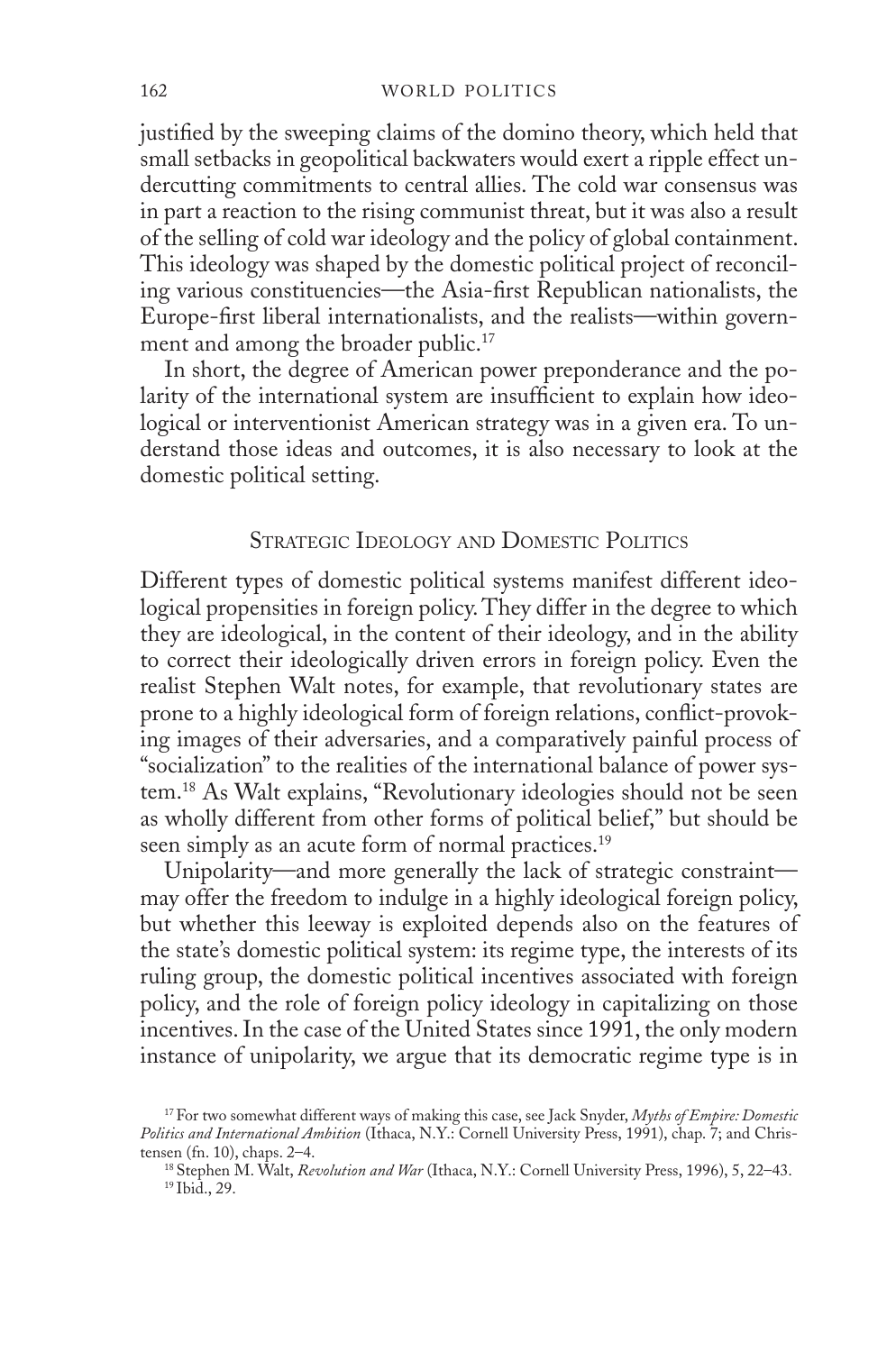general a factor moderating the impact of ideology on foreign policy but that variable features of U.S. domestic politics, such as its recent period of unusual party polarization, worked to undermine that moderation. In this section we discuss several general hypotheses on the interaction of the international distribution of power and domestic political structure in shaping strategic ideology. In the following sections, we look more closely at the more specific impact on strategic ideology of wedge issue tactics under conditions of party polarization.

A useful dictionary definition of ideology is "the integrated assertions, theories, and aims that constitute a sociopolitical program."20 A strategic ideology includes assertions about goals and values (for example, all states should be democracies), categories for defining situations or problems (for example, the axis of evil, weapons of mass destruction), and causal theories or empirical hypotheses (for example, offense is the best defense; Saddam Hussein is undeterrable; the Arab street will bandwagon with whoever is most powerful). The more integrated these elements are in a coherent package that supports a political program and the more resistant they are to disconfirming evidence, the more pronounced is their ideological character.

Although virtually all periods of twentieth-century American foreign policy have been influenced to some degree by its liberal ideology, by these criteria the Bush strategy has arguably been more ideological than most. Neoconservative thinkers have been explicit about their aim of producing a coherent sociopolitical program that integrates assertions across the full range of domestic and international issues.<sup>21</sup> Moreover, core supporters of this outlook have been unusually resistant to evidence that others have seen as disconfirming its foreign policy assumptions. Public opinion surveys found that six of ten Bush supporters in the 2004 presidential election believed that Saddam Hussein had weapons of mass destruction, and three of four believed that Iraq had provided substantial support to al-Qaeda.<sup>22</sup> Public opinion scholar Steven Kull says this echoes Leon Festinger's research on the psychology of cognitive dissonance in millenarian sects that believed more strongly in the impending end of the world after their prophecies had failed to

<sup>20</sup>*Webster's Seventh New Collegiate Dictionary* (Springfield: Merriam, 1969), 413.

<sup>21</sup> Jonathan Monten, "The Roots of the Bush Doctrine: Power, Nationalism, and Democracy Promotion in U.S. Strategy," *International Security* 29 (Spring 2005); George Lakoff, *Don't Think of an Elephant! Know Your Values and Frame the Debate* (White River Junction, Vt.: Chelsea Green, 2004).

<sup>22</sup> Steven Kull, "Americans and Iraq on the Eve of the Presidential Election," Program on International Policy Attitudes (pipa), October 28, 2004; see also Steven Kull, Clay Ramsay, and Evan Lewis, "Misperceptions, the Media, and the Iraq War," *Political Science Quarterly* 118 (Winter 2003–4).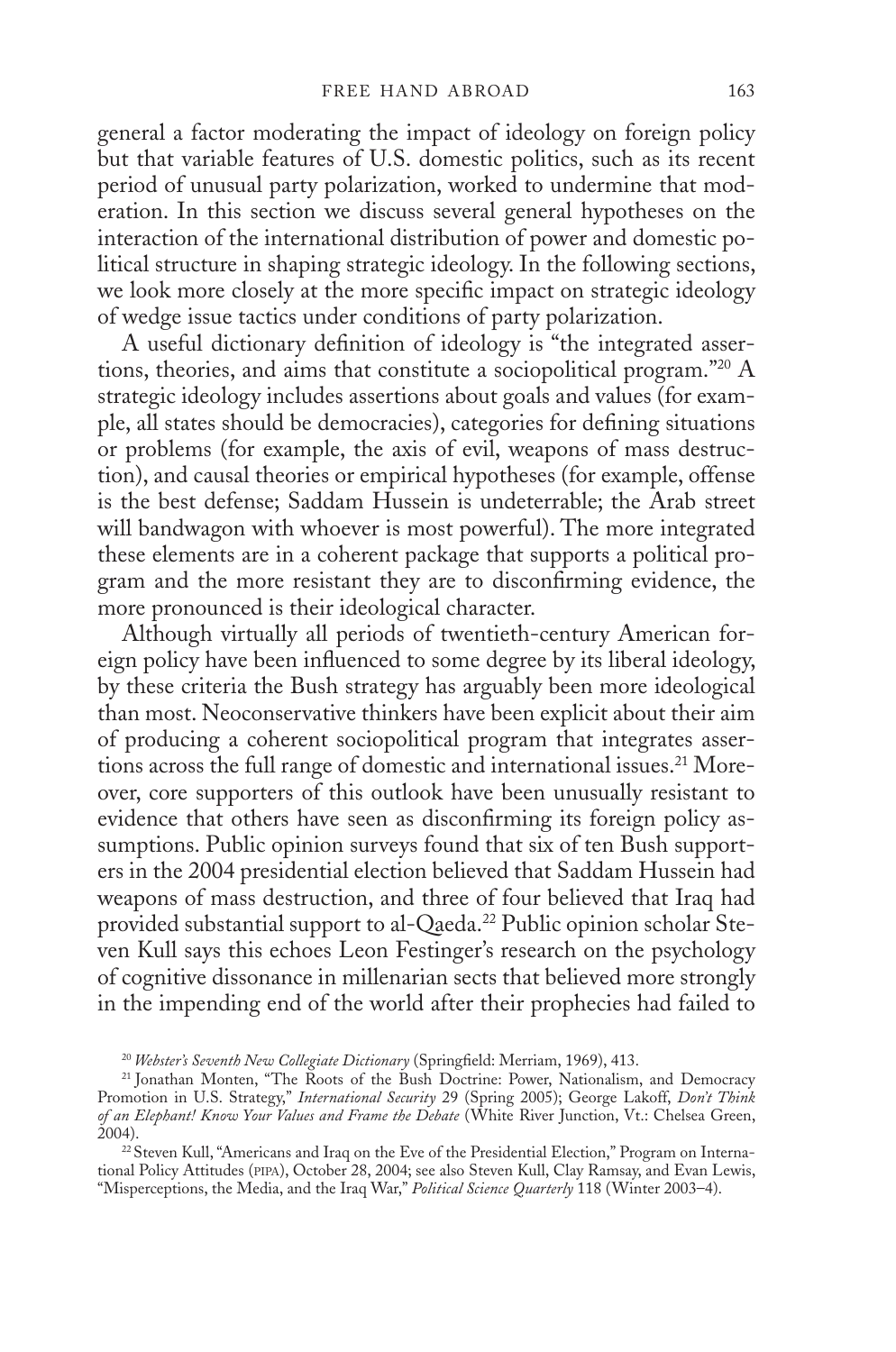materialize.<sup>23</sup> But Democrats who had initially supported the war were far less prone to these misperceptions, suggesting that that partisan ideological framing reveals more than individual psychology.<sup>24</sup>

The domestic political setting affects strategic ideas and ideologies at several levels. Most basic is the effect of regime type—in particular, whether the country is a well institutionalized democracy. The traditional view, articulated by Walter Lippmann, portrayed democratic publics as fickle, ill informed, and swayed by passions rather than reason.<sup>25</sup> By contrast, scholars of the democratic peace now see democracies as strategically astute. The democratic marketplace of ideas evaluates strategies more effectively than do closed authoritarian cabals.26 As a result, democracies not only do not fight each other, but they also tend to win the wars they start, pay lesser costs in war, exercise more prudence in choosing conflicts than do nondemocracies, and learn lessons from imperial setbacks more astutely.

Such claims about the intelligence of democracy have been tarnished by the poor quality of the American public debate between September 11 and the Iraq invasion, especially the failure of the Democratic opposition and the media to mount sustained scrutiny of manipulated intelligence and dubious strategic assertions.<sup>27</sup> Over the long term, however, the system worked more or less as democratic peace theorists would expect: congressional hearings and journalistic inquiries exposed errors, the disappointing strategic situation in Iraq shifted public opinion against the war, and Democrats exploited this skepticism to gain a congressional majority in the 2006 election. In this view, democracies make mistakes but eventually move toward correcting them or limiting the strategic damage they cause. By contrast, nondemocratic expansionist great powers like Germany and Japan have been more likely to keep pushing ahead when strategy fails and the costs of expansion rise steeply.<sup>28</sup>

23 Leon Festinger, *When Prophecy Fails* (New York: Harper and Row, 1964).

25 Walter Lippmann, *Public Opinion* (New York: Harcourt, Brace, 1922).

26 Dan Reiter and Allan C. Stam, *Democracies at War* (Princeton: Princeton University Press, 2002), 19–25.

28 Snyder (fn. 17), 49–52 and chaps. 3, 4.

<sup>&</sup>lt;sup>24</sup> Democrats should have been under more pressure from cognitive dissonance than Republicans, who could rationalize their support for the war in terms of the partisan imperative to back their own team's policy.

<sup>&</sup>lt;sup>27</sup> Chaim Kaufmann, "Threat Inflation and the Failure of the Marketplace of Ideas: The Selling of the Iraq War," *International Security* 29 (Summer 2004); Ronald Krebs, "Selling the Market Short?"; and rebuttal by Kaufmann, both in *International Security* 29 (Spring 2005). For an assessment of the argument that democratic publics are only as rational as the information they have, see Robert Y. Shapiro and Yaeli Bloch-Elkon, "Do the Facts Speak for Themselves? Partisan Disagreement as a Challenge to Democratic Competence," *Critical Review* 20, no.1–2 (2008).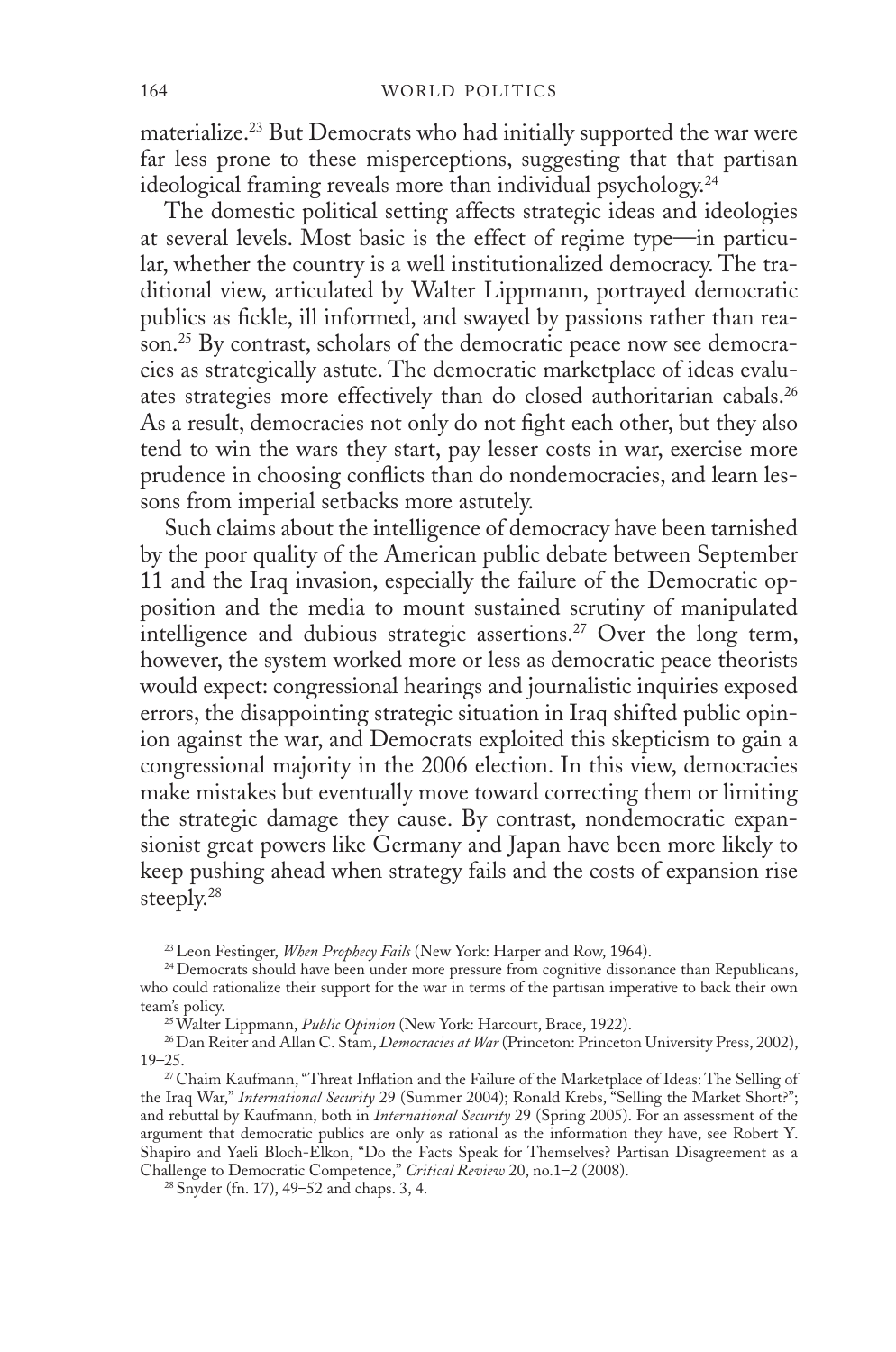The quality of strategic ideas may be affected not only by the broad regime type but also by the specific character of the ruling coalition, elite divisions and consensus, and the dynamic of party competition. When the ruling coalition contains powerful groups with a bureaucratic, commercial, or ideological stake in military expansion, they may use the public relations resources and bully pulpit of national government to promote the "myths of empire"—that is, the assertions that security requires expansion, offense is the best defense, the enemy is undeterrable but hollow, conquest is cheap and easy, dominoes fall, threats gain allies, and policies that benefit the ruling group also benefit the nation. Although such myth making is more blatant in undemocratic or semidemocratic regimes, a weaker version of the same dynamic may also color strategic debate in democracies.<sup>29</sup> Where imperial interests (such as business, military, or colonial settler groups) were well positioned as veto players in democratic empires, they effectively advanced creative rationales to drag their feet on decolonization.<sup>30</sup> Defense Secretary Donald Rumsfeld revived the domino theory to explain why the U.S. could not withdraw from Iraq, telling the Senate Armed Services Committee that this would lead to a series of challenges from radical movements and that America would wind up fighting closer to home.<sup>31</sup> Unipolarity (or any preponderance of power) should be conducive to selling some of the myths of empire (for example, the argument that the conquest of Iraq would be, as one enthusiast claimed, "a cakewalk"), but it may complicate the selling of others (for example, the assertion that a small, distant rogue state threatens the fundamental security of the superpower).

Even in democracies the strategic ideas of the executive go essentially unchallenged unless leading figures of the opposition party speak out against them. Media critics and nongovernmental experts have little clout on their own. Bipartisan consensus behind the executive can reflect true agreement on policy, but it can also reflect the opposition's fear of challenging a popular president who commands the advantages of information, initiative, and symbolism of national unity in a time of

<sup>29</sup> Ibid., chaps. 5, 7; Jack Snyder, "Imperial Temptations," *National Interest*, no. 71 (Spring 2003).

<sup>30</sup> Hendrik Spruyt, *Ending Empire: Contested Sovereignty and Territorial Partition* (Ithaca, N.Y.: Cornell University Press, 2005), 26–28; see also Miles Kahler, *Decolonization in Britain and France* (Princeton: Princeton University Press, 1984).

<sup>&</sup>lt;sup>31</sup> According to Rumsfeld, "If we left Iraq prematurely as the terrorists demand, the enemy would tell us to leave Afghanistan and then withdraw from the Middle East. And if we left the Middle East, they'd order us and all those who don't share their militant ideology to leave what they call the occupied Muslim lands from Spain to the Philippines"; testimony of August 3, 2006, before the Senate Armed Services Committee; subject of a *New York Times* editorial, "The Sound of One Domino Falling," August 4, 2006.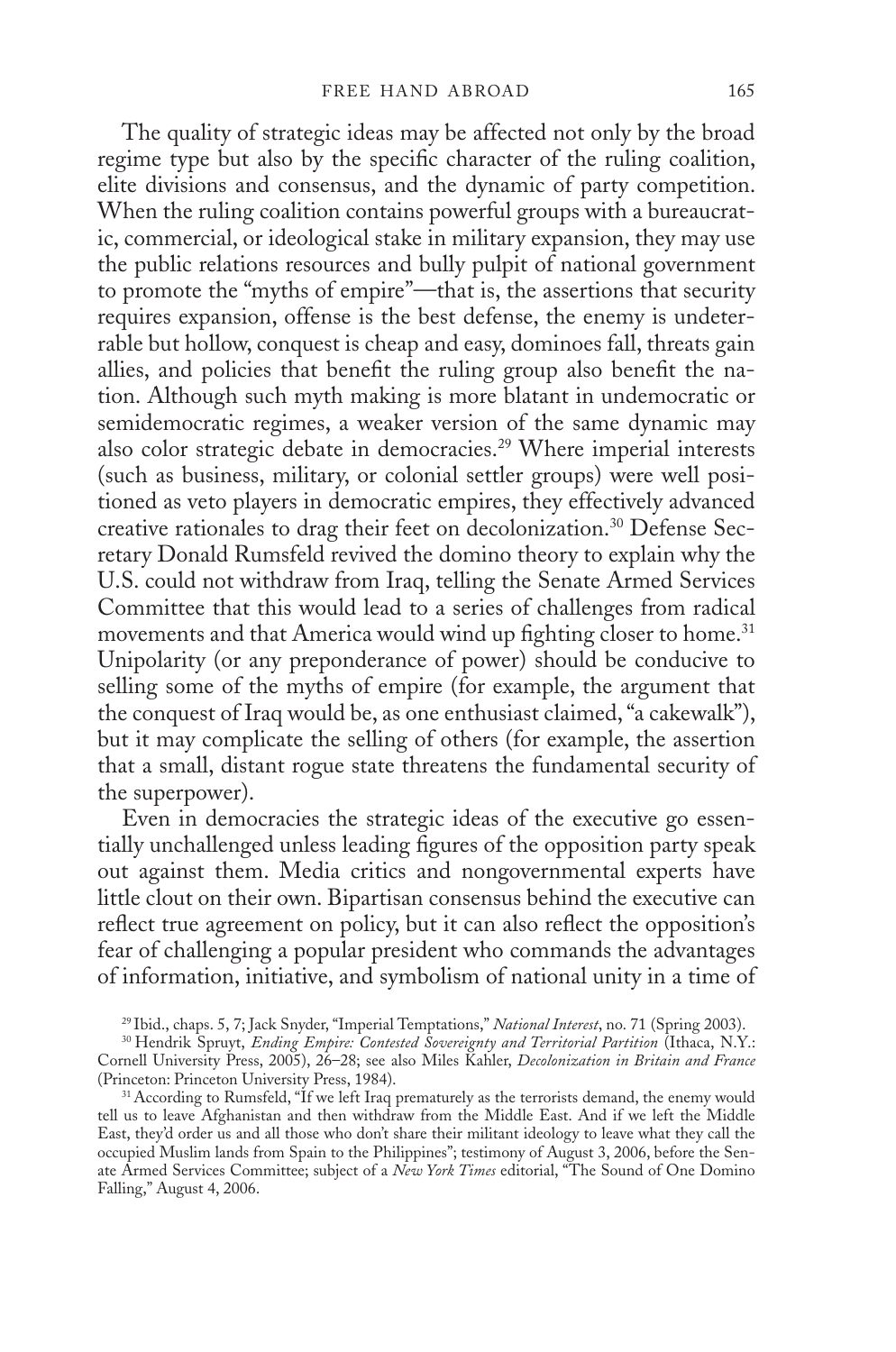crisis. Only one Senate Democrat who faced a close race for reelection in 2002 voted against the resolution authorizing the use of force against Iraq.32 Consensus can also reflect a logroll in which potential opponents refrain from voicing their criticism in exchange for deference to their interests on other issues. In the late 1940s, before the forging of the cold war consensus, a large bloc of neoisolationist Midwestern Republicans and some conservative Southern Democrats were highly skeptical of economic and military commitments to Europe, though they were more inclined to back the Chinese Nationalists against the communists. Conversely, Eastern internationalists and realist foreign policy professionals like George Kennan had their eye mainly on the struggle for mastery in the power centers of Europe. Acheson's nsc-68 global containment study, which argued that geopolitical setbacks anywhere would undermine containment everywhere, provided a rationale that forged a consensus among these disparate, mistrustful groups. Unipolarity does not guarantee such consensus, but the vast resources available to the predominant power in the international system can facilitate logrolls in which all objectives—neoconservative, assertive realist, humanitarian—are addressed simultaneously.

When partisan or intragovernmental divisions do emerge, the side with the greatest propaganda resources wins, according to Jon Western's study of American military interventions. These resources include the uniquely persuasive platform of the presidency, the informational advantages of the contending sides (including access to facts, analytical expertise, persuasive credibility, and access to media), and the duration of the crisis (the longer the crisis, the greater the chance for critics of the executive to make their case). A successful advocate for intervention needs to convince the public that a credible threat exists and that there is a convincing plan to achieve victory.33 Unipolarity should make it easier to convince the public that victory is likely, assuming that the credibility of the threat is not in question.<sup>34</sup>

Western points out that the plausibility of the case for intervention depends in part on the "latent opinion" of the audience, which is colored by expectations formed in the most recent relevant case. The case

<sup>32</sup> Douglas C. Foyle, "Leading the Public to War? The Influence of American Public Opinion on the Bush Administration's Decision to Go to War in Iraq," *International Journal of Public Opinion Research* 16, no. 3 (2004), 284.

<sup>33</sup> Jon Western, *Selling Intervention and War: The Presidency, the Media, and the American Public* (Baltimore: Johns Hopkins University Press, 2005), 14–23.

<sup>&</sup>lt;sup>34</sup> On the selling of the Iraq intervention, see Amy Gershkoff and Shana Kushner, "Shaping Public Opinion: The 9/11-Iraq Connection in the Bush Administration's Rhetoric," *Perspectives on Politics* 3 (September 2005).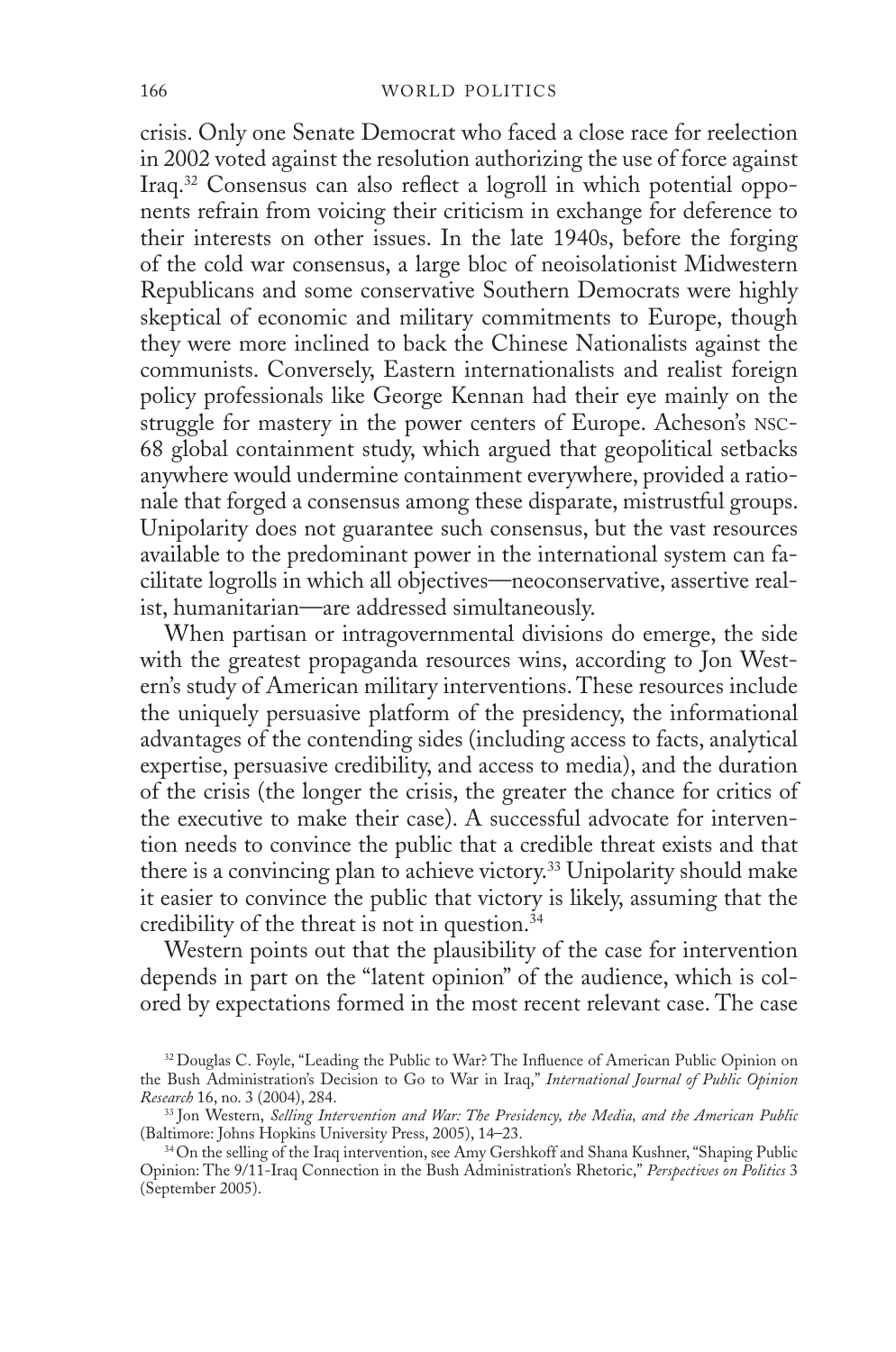for attacking Iraq after September 11, for example, was assessed in light of previous confrontations that primed the public to think the worst of Saddam's regime. Latent opinion may also be heavily conditioned by a prevailing strategic frame.<sup>35</sup> For example, universally disseminated and widely accepted cold war assumptions primed reactions to the spurious Gulf of Tonkin incident and to other escalatory moves in the Vietnam conflict. When a ready-made consensual frame is not available, as was the case in the 1990s, the case for intervention is more difficult to make.36 The elder Bush tried out several frames for the 1991 Gulf War, starting with the threat to oil supplies, which fell flat, and subsequently emphasizing the danger from Saddam's nuclear and chemical programs. What worked best of all was framing through fait accompli: Americans decided that war was inevitable once Bush had deployed half a million troops in the Saudi desert, so it was better to get it over with.<sup>37</sup> Even discounting the short-lived "rally 'round the flag" effect at the beginning of a conflict, a fait accompli allows the president to argue that American prestige is already at stake and that criticism undermines the morale of "our troops in the field." Unilateral actions of this kind are easier to undertake under unipolarity because of their lesser risk.

Finally, partisan electoral incentives can affect the motivation and ability of politicians to propound foreign policy ideologies, including doctrines justifying military intervention abroad. International relations scholars have argued that leaders sometimes have incentives to launch a "diversionary war" to distract voters from domestic problems, demonstrate competence through easy victories, or gamble against long odds to salvage their declining reputations.38 Hard-pressed leaders of collapsing dictatorships or unstable semidemocratic states might "gamble for resurrection" in this way, but this is too cynical a view of foreign policy making in stable democracies. However, there may be subtler partisan political attractions of military intervention that do not require so cynical a view of leaders' motives. We argue that national security

<sup>35</sup> For an innovative treatment of President Bush's framing of the "war on terror," see Ronald R. Krebs and Jennifer K. Lobasz, "Fixing the Meaning of 9/11: Hegemony, Coercion, and the Road to War in Iraq," *Security Studies* 16 ( July–September 2007).

<sup>36</sup> Lawrence R. Jacobs and Robert Y. Shapiro, *Politicians Don't Pander: Political Manipulation and the Loss of Democratic Responsiveness* (Chicago: University of Chicago Press, 2000), 49–51; Shanto Iyengar and Donald R. Kinder, *News That Matters: Television and American Opinion* (Chicago: University of Chicago Press, 1987); John Zaller, *The Nature and Origins of Mass Opinion* (New York: Cambridge, 1992).

<sup>37</sup> John Mueller, *Policy and Opinion in the Gulf War* (Chicago: University of Chicago Press, 1994), 39, 56–58.

<sup>38</sup> Alastair Smith, "Diversionary Foreign Policy in Democratic Systems," *International Studies Quarterly* 40 (March 1996).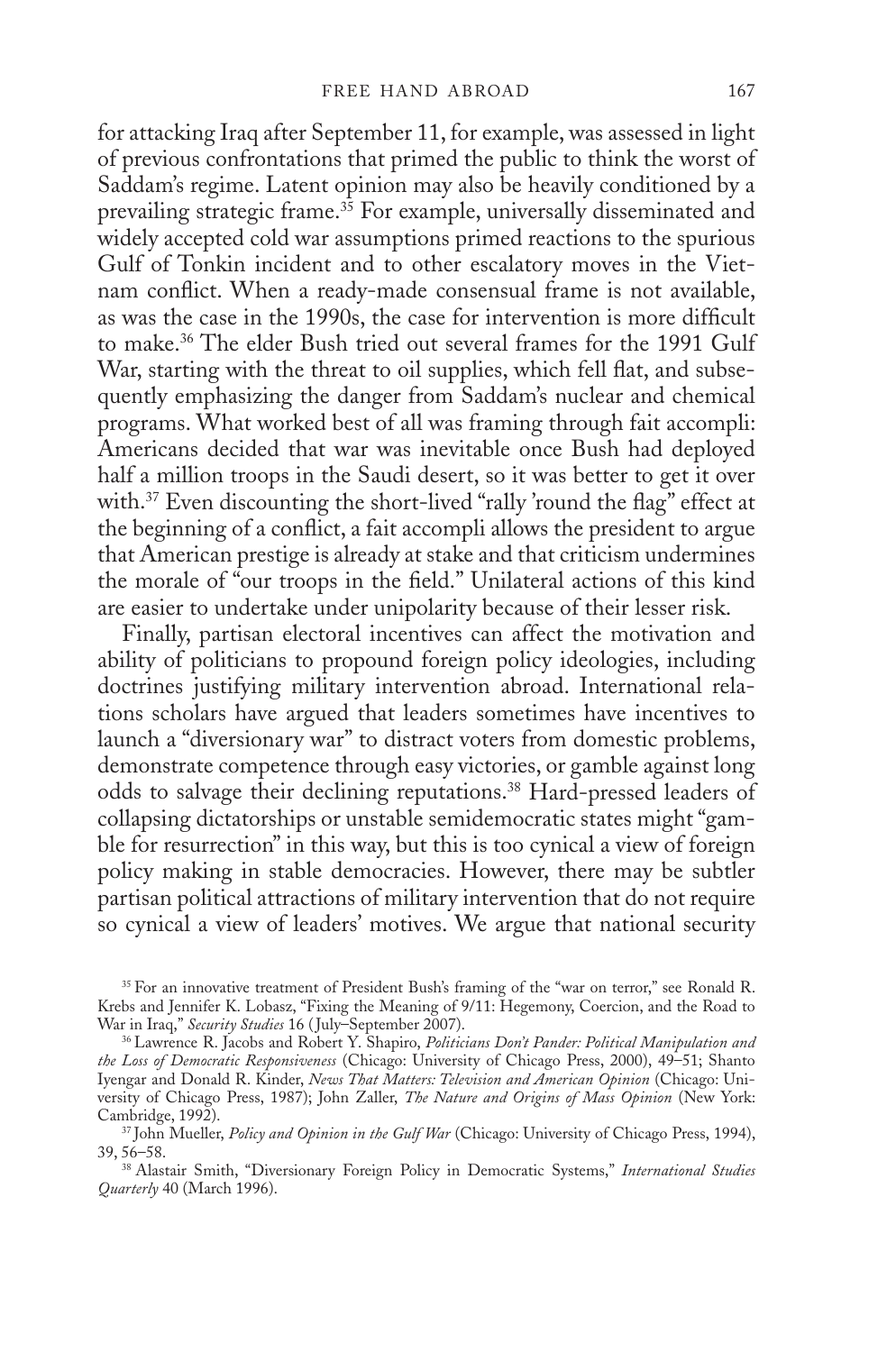strategy played this role as a wedge issue for the Bush administration. Insofar as unipolarity increases the executive's freedom of action in foreign affairs, it may create opportunities to reframe foreign policy assumptions to advance partisan projects in this way.

### National Security Policy as <sup>a</sup> Wedge Issue

In the parlance of American politics, a party adopts a wedge issue strategy when it takes a polarizing stance on an issue that  $(1)$  lies off the main axis of cleavage that separates the two parties, (2) fits the values and attitudes of the party's own base, yet (3) can win votes among some independents or members of the opposing party who can be persuaded to place a high priority on this issue.

It is worth stressing what this strategy is *not*. It is *not* just playing to one's own base; it is also designed to raid the opponent's base. It is *not* shifting the main axis of alignment, but adding an issue orthogonal to that axis. Indeed, a central purpose of the wedge strategy is to gain votes from the off-axis issue that allow the party to win office and thereby achieve policy dominance on the main axis of cleavage. This strategy does *not* necessarily involve moving toward the position of the median voter on the wedge issue. Wedge issues can work if they appeal to the party's base, as well as to an intensely interested segment of the rival party's constituency. And they can work even if the majority of voters disagree on the issue, so long as they do not switch their votes for that reason. Finally, a wedge issue is *not* what students of American politics call a "valence issue" on which there is consensus. It is what they call a "positional issue," which partisans make salient in a voter's decision by taking a stand that is distinctive from the opponent's. In one type of positional issue one of the parties enjoys special credibility, such that highlighting the issue works in its favor even if the opposing party decides belatedly to copy its stance.

In many political systems the principal axis of partisan alignment has been economic. The richer portion of the voting population seeks to protect its property rights, limit progressive taxation and taxes on capital, and get state subsidies and protection for its business activities; the poorer portion seeks exactly the opposite. General theories of political development, including ones that are very much au courant, are based largely on this assumption.<sup>39</sup> Since many of the benefits that the rich

<sup>39</sup> Daron Acemoglu and James A. Robinson, *Economic Origins of Dictatorship and Democracy* (Cambridge: Cambridge University Press, 2005).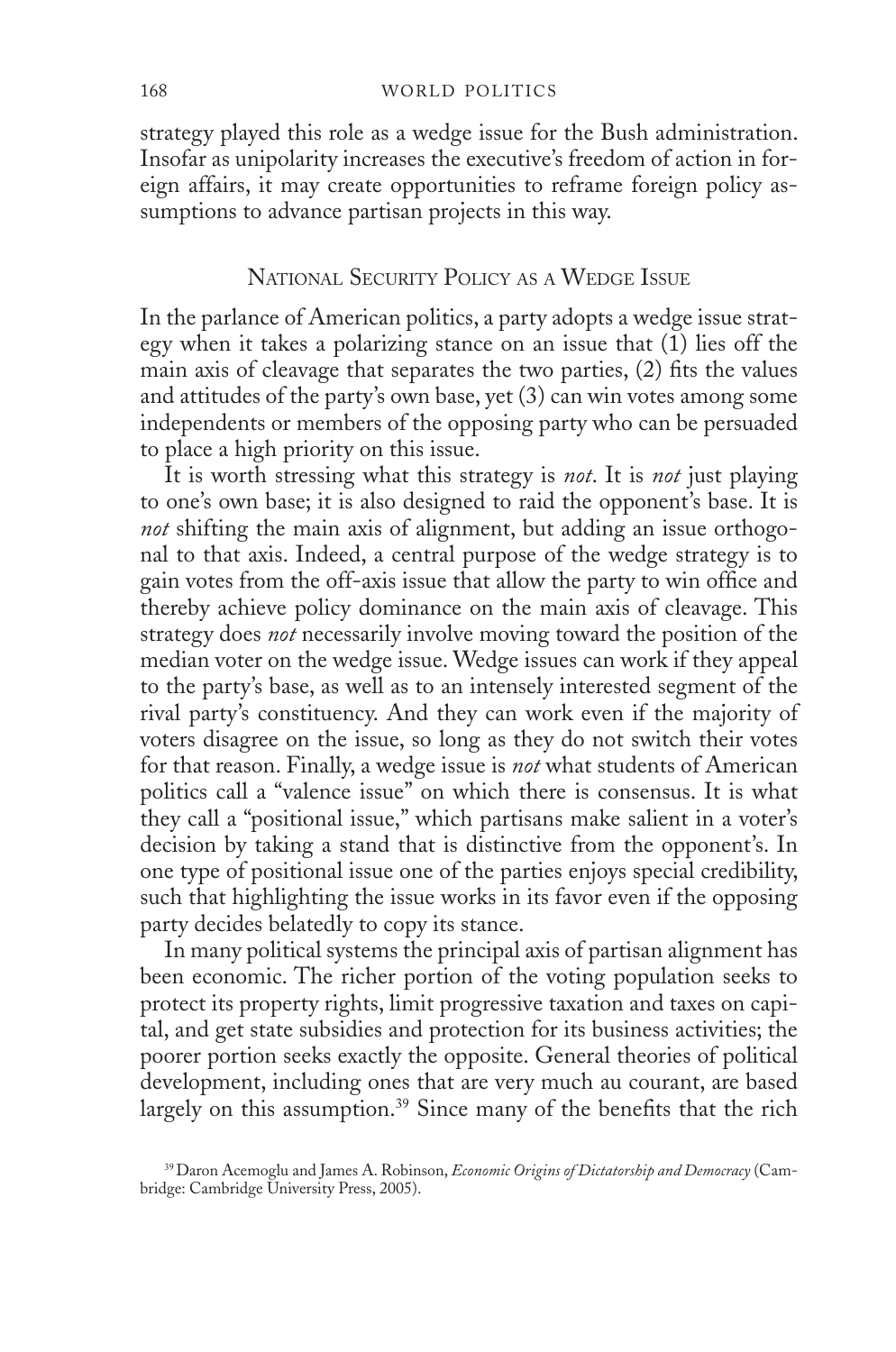seek (for example, repealing the estate tax) would accrue only to a small minority of the voters, achieving a majority in favor of these measures is a daunting task in a political system based on universal suffrage. Extending such economic payoffs down to the second-highest economic quartile is costly, and economic propaganda aimed at the middle class can accomplish only so much. To get what they want in a democracy, economic elites have an incentive to pitch their appeal on the basis of a second dimension of cleavage that can attract voters who do not share their economic interests.

The quintessential example of this strategy is playing the ethnic card in order to divide and rule. In India, for example, the bjp is a Hindu nationalist party with strong representation among upper-caste Hindus. One of their motives has been to protect their economic position and career opportunities against the Congress Party's affirmative action policies for lower castes and minorities.<sup>40</sup> To succeed, the BJP needs to win votes from precisely the lower-caste constituencies that would benefit economically from its defeat. The bjp strategy has therefore been to convince lower-caste Hindus that the most important cleavage is not the economic one between lower and upper classes but rather is the religious and cultural one between Hindus and Muslims. To increase the salience of the religious cleavage, the party has promoted divisive issues such as the demand to tear down a historic mosque standing on an allegedly holy Hindu site and build a Hindu temple there. On the eve of close elections in ethnically mixed cities, upper-caste Indian politicians have repeatedly staged provocative marches through Muslim neighborhoods, spread false rumors of defilements perpetrated by Muslims, and hired thugs to start riots.<sup>41</sup> When ethnicity is polarized in this way, the lower castes have voted with the BJP or other ethnically based parties, rather than as poor people with the Congress or class-based parties. Once the bjp has won office in a given state, many in the electorate have found its performance disappointing and voted to oust it in the subsequent election, but the strategy of emphasizing the noneconomic cleavage works for a time.

Different noneconomic issues can be used for this purpose as the circumstances require. In the American South the economic elite won the votes of poor whites by playing the race card. Today wealthy, conserva-

<sup>40</sup> Susanne Hoeber Rudolph and Lloyd I. Rudolph, "Modern Hate," *New Republic*, March 22, 1993.

<sup>41</sup> Paul R. Brass, *Theft of an Idol* (Princeton: Princeton University Press, 1997); Steven I. Wilkinson, *Votes and Violence: Electoral Competition and Ethnic Riots in India* (Cambridge: Cambridge University Press, 2004).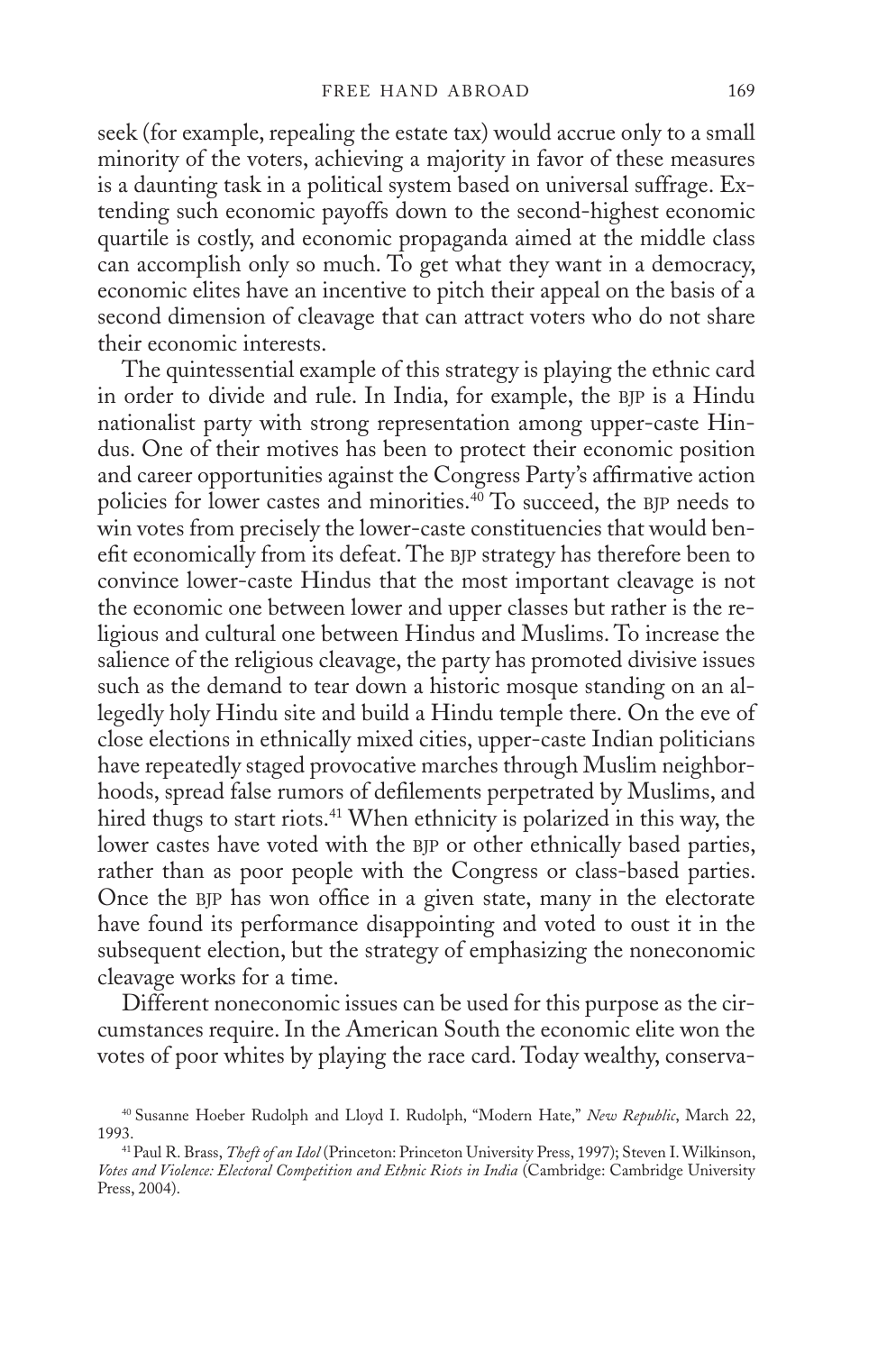tive Republicans try to appeal to voters who do not share their economic interests by stressing their stance on social issues like abortion, gay rights, and school prayer. Sectoral and regional economic interests can also be emphasized against class interests: sun belt versus rust belt; import-competing sectors against exporting sectors.

Foreign policy can also be used as a wedge issue. This is especially apt if the economic elite really *does* hold a significant foreign policy interest in common with the poorer classes. For example, the coalition of free trade and empire was held together in Britain for a century by the complementary interests of the City of London financiers in capital mobility and the working classes in cheap imported food.<sup>42</sup>

The most common strategy for using foreign policy as a wedge issue is to emphasize looming foreign threats that are alleged to overshadow domestic class divisions. This works especially well for elites when it can be combined with two other claims. The first is that concessions to elite economic interests are necessary on national security grounds. Thus, the Wilhelmine German elite coalition of "iron and rye" argued that a battle fleet and agricultural protection were needed in case of war with perfidious Britain. The second is the claim that domestic critics of the government are a fifth column for the external enemy. President George W. Bush and Vice President Dick Cheney, for example, attacked Democrats who accused them of misleading the nation about Iraqi weapons programs, calling their criticisms "deeply irresponsible" and suggesting that they were undermining the war effort and abetting terrorism.43 Although Democrats tried to neutralize this charge by supporting many of the Bush policies on terrorism and Iraq, the Republicans' long-standing hawkishness initially gave them greater credibility as stewards of the "war on terror." Thus, their wedge strategy was difficult to counter.

Assertive foreign policies can work as a self-fulfilling prophecy to create the foreign enemies that are needed to justify these rationales, whether cynical or sincere. Insofar as unipolarity gives the executive more room for engaging in unilateral action and creating faits accomplis, it should facilitate this strategy.

For a wedge strategy to achieve its purpose, it must leave the ruling elite free to carry out its economic policy agenda. This is easiest if the

<sup>42</sup> Peter Gourevitch, *Politics in Hard Times* (Ithaca, N.Y.: Cornell University Press, 1986), 76–83.

<sup>43</sup> On Bush, see Richard W. Stevenson, "Bush Contends Partisan Critics Hurt War Effort," *New York Times*, November 12, 2005, A1, A10; Cheney said in Des Moines, Iowa, on September 8, 2004, that if Americans elect Kerry, "then the danger is that we'll get hit again … in a way that will be devastating from the standpoint of the United States."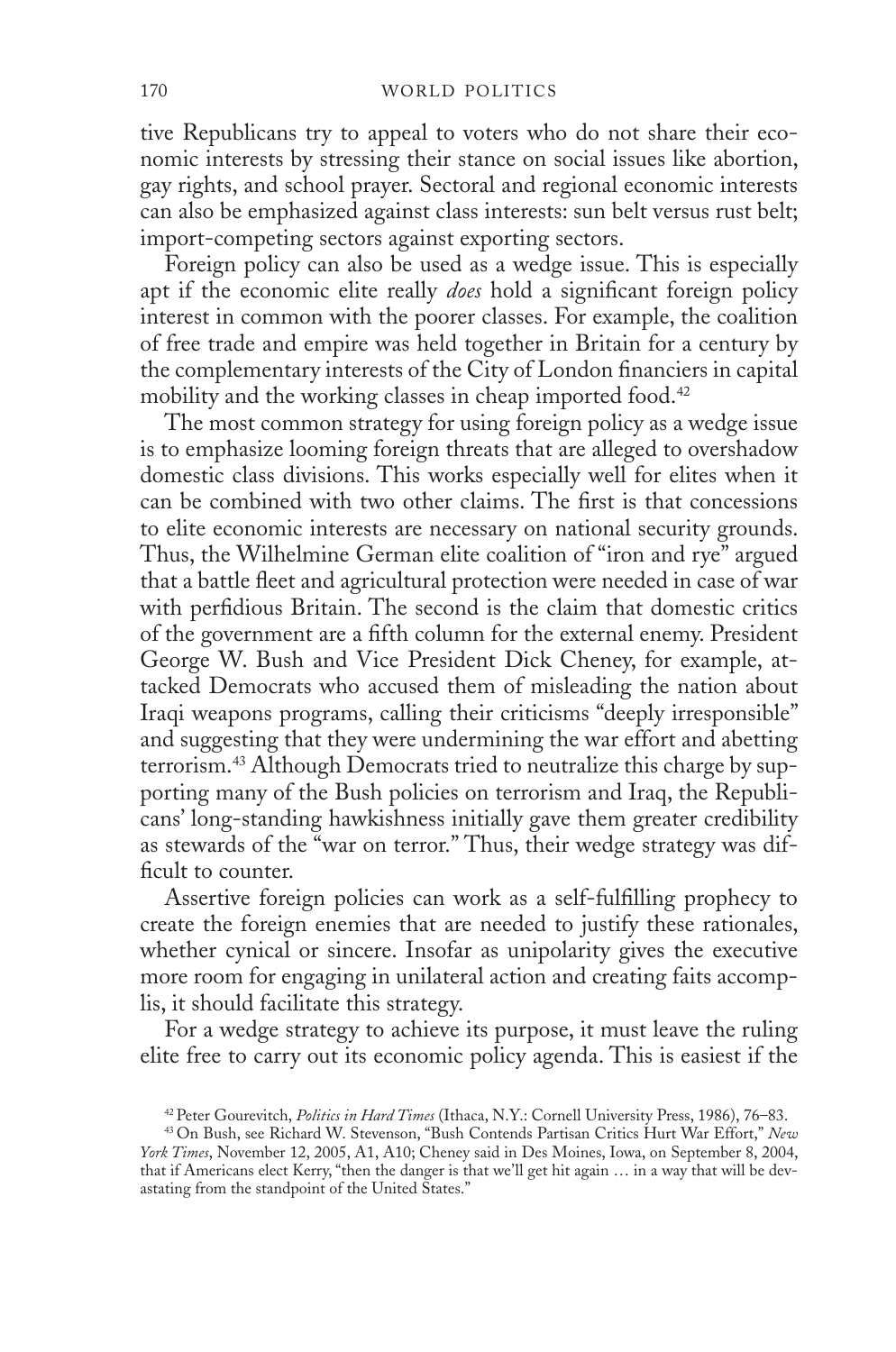economic policy rationale can be directly tied, as the Wilhelmine elites did, to the logic of the second cleavage issue. It is hardest if the foreign policy undermines the rationale for the economic policy, but even then creative rhetoric might sell it. For example, Ronald Reagan managed to reconcile tax cuts for the wealthy with a navy of six hundred ships by appealing to the logic of supply-side economics, which rationalized the resulting budget deficits as good for growth. The intellectual cohesiveness of this package was also enhanced by drawing the symbolic connection between free enterprise (that is, freed from tax-and-spend government) and the free world (militarily powerful enough to stay free from the communist threat), both well established tropes of cold war ideology.

Attracting votes by emphasizing a secondary cleavage works best if the underlying assumptions are well primed in public thinking as a result of a long-term campaign. The "Harry and Louise" television advertisements sponsored by a health insurance trade association undermined the Clinton health plan by piggybacking on well-established Republican rhetoric about the evils of big government, which resonated with an increasingly affluent middle class that had less need of a government safety net. However, priming can work too well, taking away the freedom of action of the governing elites. For example, the overselling of cold war containment ideology handcuffed Lyndon Johnson in dealing with the escalation dilemma in Vietnam.

A well institutionalized network of policy analysts helps the intellectual frame underpinning a wedge strategy to take hold and endure. Neoconservatives invested heavily in policy research institutes, human capital, and media presence that created and promoted an unusually integrated set of ideas across economic, social, and foreign policy questions.44 This effort explained how the noneconomic wedge issues were part of a coherent worldview that included the economic dimension as well, decreasing the risk that issues on the secondary axes would simply replace the primary one.

In short, a move to open up a secondary dimension of cleavage, such as one based on foreign policy, requires priming and institutionalization. It also requires an opportunity, such as a favorable shift in relative power or a new threat that calls attention to the issue. In that sense the convergence of unipolarity, September 11, and neoconservative ideological priming offered the perfect political opportunity.

<sup>44</sup> Sinclair (fn. 4), chap. 2; Nicolas Guilhot, *The Democracy Makers* (New York: Columbia University Press, 2005); Mark Blyth, *Great Transformations: Economic Ideas and Institutional Change in the Twentieth Century* (Cambridge: Cambridge University Press, 2002), chap. 6.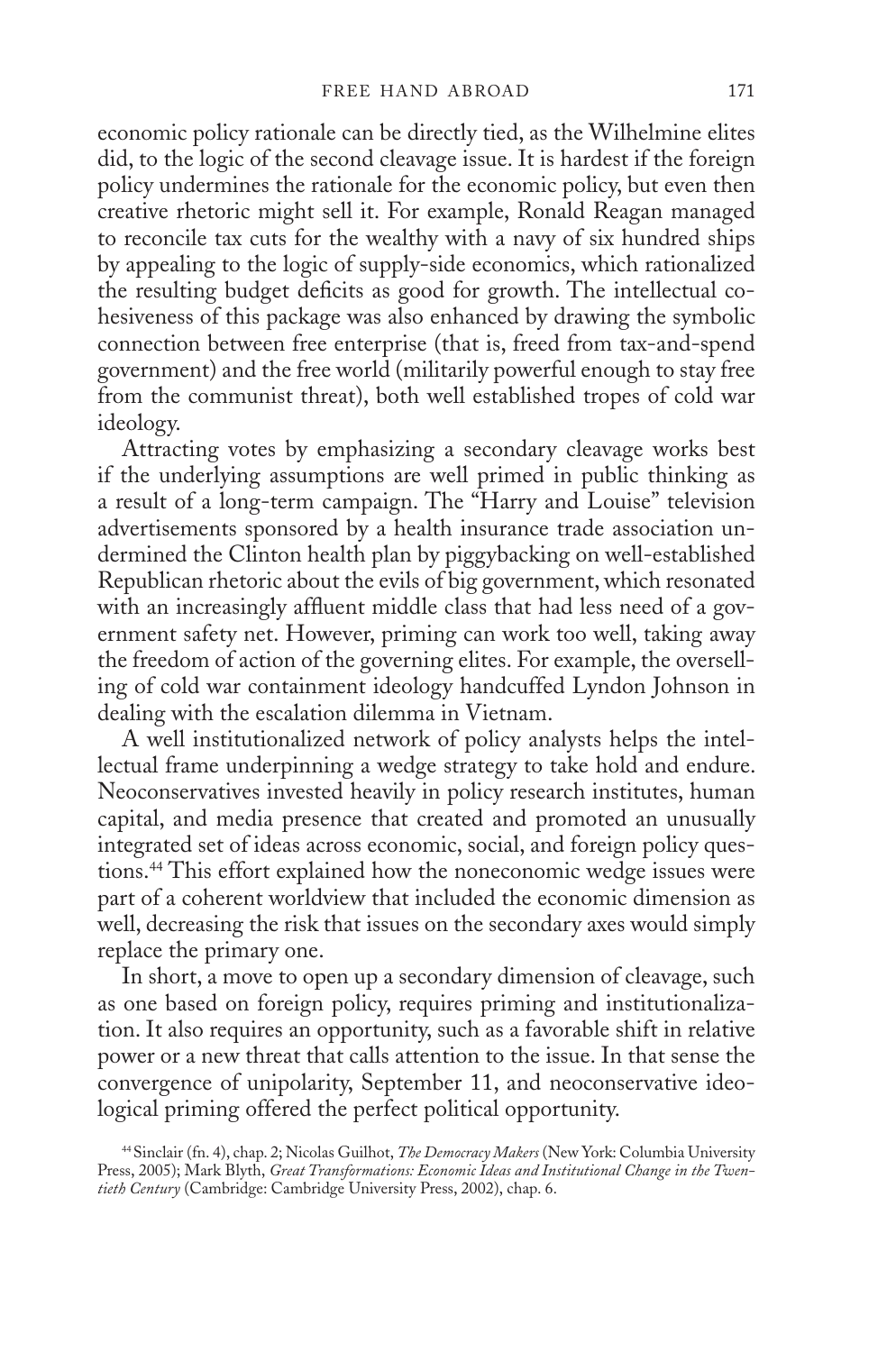# Polarization and Wedge Issue Politics

Along a one-dimensional policy spectrum where voter preferences bunch toward the middle, parties must become more moderate to attract more votes. Since the mid-1970s American party competition has reflected the opposite strategy, despite the fact that the underlying distribution of voter preferences on issues and liberal-conservative ideology still follows a bell curve. Politicians and activists in both parties have declined to moderate their appeals to attract the independent median voter and instead have emphasized ideologically assertive stances in order to mobilize their party base. Karl Rove says, "There is no middle!"45 As a complement to this strategy, they have sought to peel off targeted constituencies from the opposing camp by emphasizing secondary cleavages. Until September 11 these wedge issues were mainly social or racial. Subsequently, foreign policy was added to the repertoire.

Unlike the competition for the median voter described in the theory of Anthony Downs, this approach works not through moderation but through polarization.46 To make a secondary cleavage salient, a party's stance needs to be distinctive enough to make it worthwhile for a voter to choose on the basis of that dimension.<sup>47</sup> Wedge issue politics is a politics of divisive position taking.

Students of American politics agree that the political parties' stances on issues have become increasingly polarized in domestic issue-areas since 1975. Party identification has become increasingly correlated with ideology on the liberal-conservative dimension, defined both in terms of self-identification and in terms of attitudes on a set of salient issues including big government, the economy, race, social issues such as gay rights and abortion, and, recently, foreign and defense policy.<sup>48</sup> This is true despite the fact that public attitudes are not substantially less moderate than before. What has happened is that the two parties put forward policy platforms that are more ideologically differentiated than they were in the past. The Republican Party has moved far to the right, and the Democratic Party has moved somewhat to the left.<sup>49</sup> As a result, voters have been re-sorting themselves, with liberal Republicans becoming Democrats and conservative Democrats becoming Republicans.50 Elites, especially party leaders and activists, are more polarized

<sup>45</sup> Lemann (fn. 6).

<sup>46</sup> Anthony Downs, *An Economic Theory of Democracy* (New York: Harper, 1957).

<sup>47</sup> Fiorina (fn. 4), 167–82.

<sup>48</sup> Alan Abramowitz and Kyle Saunders, "Why Can't We All Just Get Along? The Reality of a Polarized America," *Forum* 3 (2005), at http://www.bepress.com/forum/vol3/iss2/art1.

<sup>49</sup> McCarty, Poole, and Rosenthal (fn. 4), 11.

<sup>50</sup> Fiorina (fn. 4), 57–77.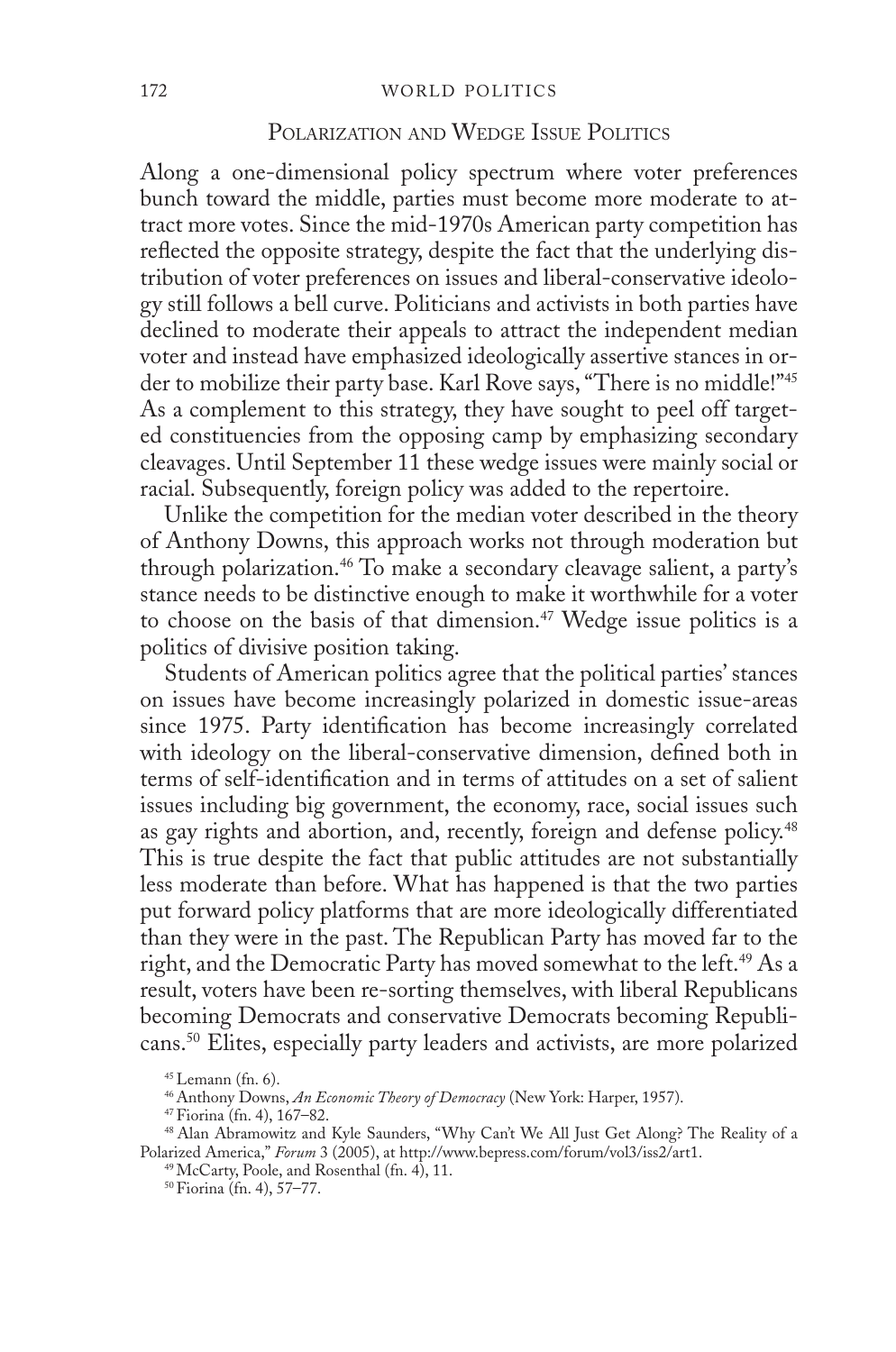in their views than the public at large, which suggests that elites are taking the initiative in the polarization process. $51$ 

Contributing to this process was the breakup of the Democratic "solid South" as a result of the civil rights revolution. Gradually, southern whites who had remained in the Democratic Party under the logroll of racial segregation and New Deal social programs moved into the Republican Party. White Republican southerners disproportionately embody a number of the characteristics of the polarizing conservative syndrome: increasingly affluent, traditional in religion and morals, resistant to increasing big government programs and regulatory measures to assist African Americans, and hawkish on foreign policy.<sup>52</sup> Statistically, region accounts for a substantial proportion of the polarization effect. However, polarization has also occurred outside the South, so that is not the whole explanation. Several hypotheses are in play.

McCarty, Poole, and Rosenthal argue that polarization was mainly the result of the large increase in the number of affluent Americans who no longer need the governmental social safety net. They have voted their economic interests at the expense of immigrants who use social programs but lack the vote to defend them.<sup>53</sup> The result is a Republican coalition that blocks efforts to redistribute benefits to the less well off; that, in turn, leads to a dramatic increase in economic inequality. These authors also see soft money from ideologically extreme campaign contributors as a secondary cause of polarization.

Other authors point to the political turmoil of the late 1960s, which led to the increasing use of primary elections instead of conventions and caucuses to determine each party's candidates for the general election.54 At the same time cohorts of ideologically motivated activists took over from an earlier generation of pragmatic politicians in both parties. Increasingly, the winning candidates appealed to the median voter in the party's primary rather than the median voter in the general election. Mobilizing one's own base with ideologically purist causes and attacking the opposition's base with wedge issues became the prevailing strategy. With both parties doing it simultaneously, the median voter had no attractive options. As a result, some public opinion research

51 Robert Y. Shapiro and Yaeli Bloch-Elkon, "Ideological Partisanship and American Public Opinion toward Foreign Policy," in Morton H. Halperin, Jeffrey Laurenti, Peter Rundlet, and Spencer P. Boyer, eds., *Power and Superpower: Global Leadership and Exceptionalism in the 21st Century* (New York: Century Foundation Press, 2007).

52 Gary C. Jacobson, *A Divider, Not a Uniter: George W. Bush and the American People* (New York: Pearson Longman, 2007), 41-44.

53 McCarty, Poole, and Rosenthal (fn. 4), 108 and chap.4.

54 James A. Stimson, *Tides of Consent: How Public Opinion Shapes American Politics* (Cambridge: Cambridge University Press, 2004); Jacobs and Shapiro (fn. 36), 17–19.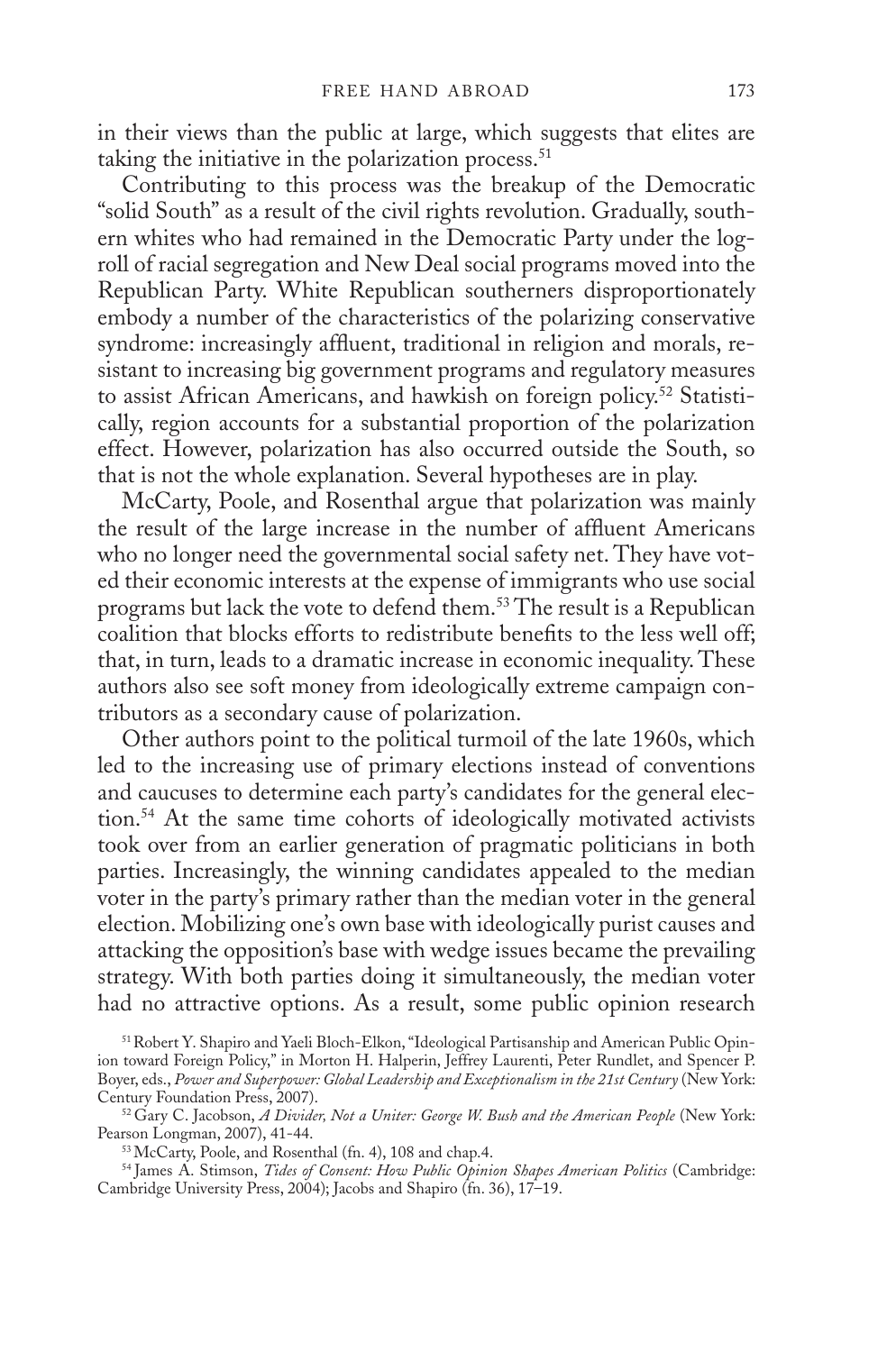suggests a substantial decline in officeholders' responsiveness to changes in public opinion over recent decades.<sup>55</sup>

Polarization developed at different rates for different issue-areas. Polarization on economic issues was already central to the New Deal cleavage structure, and that has remained largely unchanged. Income level is the strongest predictor of the vote even of born-again evangelicals in the South.56

Polarization based on economic issues presents an endemic problem for Republicans, because a majority of American voters *always* says it wants the government to "do more" on big-ticket items such as education, health care, and the environment. Even at the low ebb of support for big-government liberalism when Ronald Reagan was elected in 1980, about half of the public said the government was spending too little on such items and only one-tenth said it was spending too much.57 Even most Americans who self-identify as conservative are operationally liberal in the sense that they want government to spend more money on such programs.<sup>58</sup> This conflicted group constitutes 22 percent of the entire electorate.59

The fact that most Americans want liberal spending policies by an activist government puts Republicans in a chronic bind. One rhetorical solution has been to emphasize conservative symbols, including patriotism, which resonate more strongly than liberal symbols with the majority of voters.<sup>60</sup> On the symbol of "big government," most Americans agree with the Republicans, but on actual big-government policies, they usually agree with the Democrats.

A second solution has been to use noneconomic wedge issues to try to overcome the chronic Republican disadvantage on economic issues. The Republicans have experimented with various issues in attempts to increase the party fold without having to compromise on their basic economic platform. They exploited race and affirmative action between 1964 and 1980, after which they broadened their scope to include gender and abortion.<sup>61</sup> Then in the 1990s polarization increased further over social and cultural values issues such as abortion, gay rights, and the role of religion in public life.

This strategy achieved mixed results. Larry Bartels calculates that

<sup>55</sup> Jacobs and Shapiro (fn. 36)*,* chap. 2.

<sup>56</sup> McCarty, Poole, and Rosenthal (fn. 4),108.

<sup>57</sup> Stimson (fn. 54), 7.

<sup>58</sup> Ibid., chap. 3.

<sup>59</sup> Ibid., 90.

<sup>60</sup> Ibid, 94–95.

<sup>61</sup> Ibid., 71–74.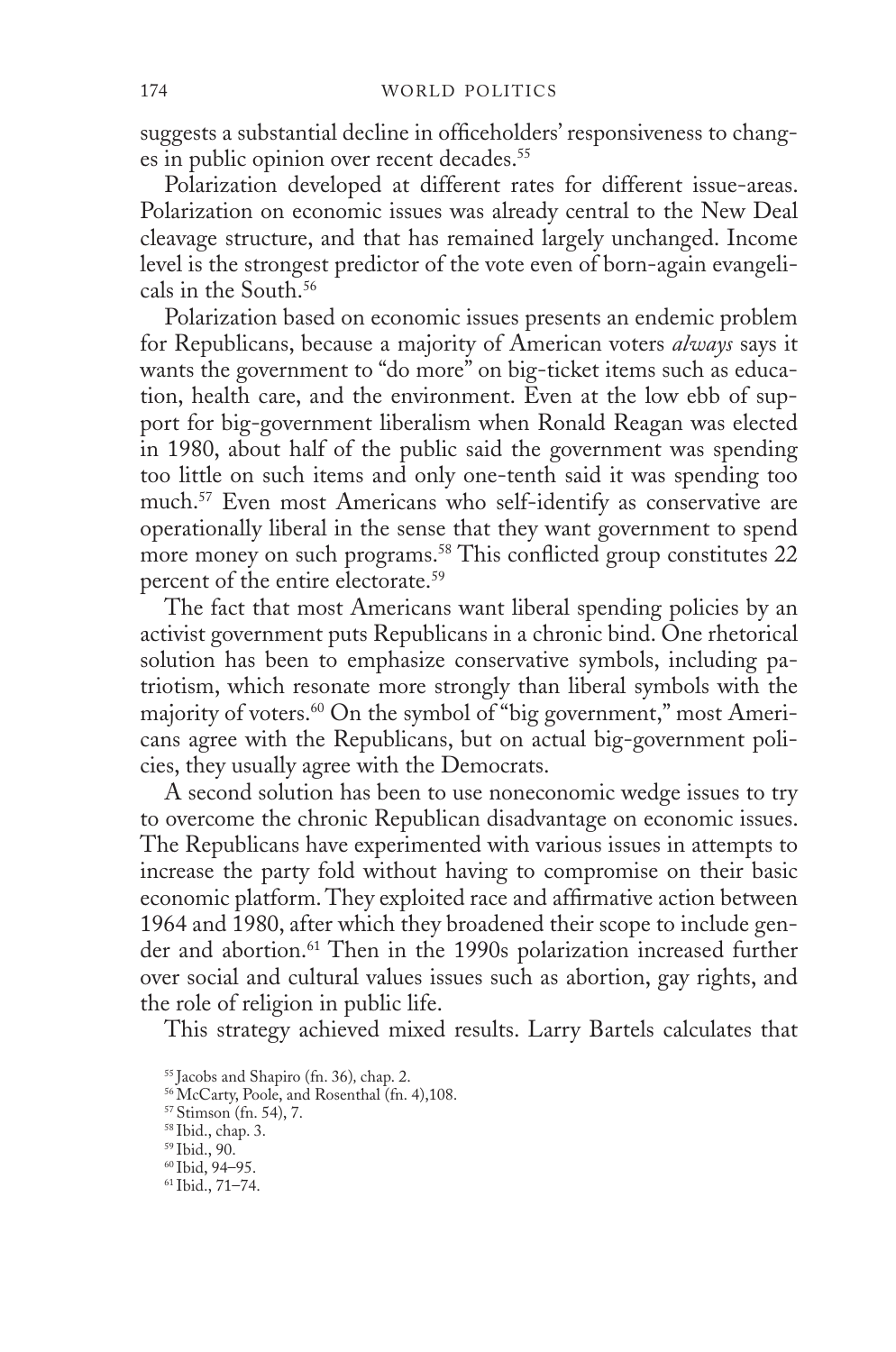the Republicans' electoral payoff from the abortion issue has declined among non-college-educated white voters since 1996. Among this group, the impact of seven cultural wedge issues—abortion, gun control, school vouchers, gay marriage, the death penalty, immigration, and gender—on voting in the 2004 election was about two-thirds that of a comparable set of economic issues. By contrast, defense spending and military intervention ranked near the top of the list of politically potent issues.<sup> $62$ </sup> Preventive war on global terrorism became the new wedge issue, picking up where social issues left off.

Foreign policy was for a long time the laggard in polarization. Support for the Vietnam War declined in lockstep among Democrats, Republicans, and Independents. Democratic support briefly declined more steeply when Vietnam became Nixon's war in 1969, but the Republican trend caught up by 1971.<sup>63</sup> The partisan difference averaged only 5 percent.<sup>64</sup> Partisan differences in support for the Korean, Persian Gulf, Kosovo, and Afghanistan wars were also relatively small, with the Gulf War recording the greatest difference, averaging about 20 percent.65 The Reagan period widened the divergence in foreign policy views between Republicans and Democrats, but the gap closed again with the end of the cold war.<sup>66</sup> Even at the time of peak divergence in the 1980s, the two parties remained "parallel publics": their attitudes moved in the same direction over time in response to events.<sup>67</sup>

There are two main reasons for the lag in partisan polarization in foreign policy. First, Democratic foreign policy establishment figures such as Zbigniew Brzezinski remained well within the cold war consensus in response to Soviet military buildups and Soviet adventures in Angola, Ethiopia, and Afghanistan. Although the Republicans had a post-Vietnam advantage as the more credible party on national defense, their politically exploitable wedge on this issue remained limited. Second, the end of the cold war left Americans without a convincing frame for foreign policy as a wedge issue, and notwithstanding the Gulf War, no sufficiently galvanizing threat triggered the formulation of a new one during the 1990s.

 $62$  Bartels (fn. 5), 218.

<sup>63</sup> Mueller (fn. 37), 119.

<sup>64</sup> Jacobson (fn. 52), 132.

<sup>65</sup> Ibid., 134–38.

<sup>66</sup> Ole R. Holsti, *Public Opinion and American Foreign Policy*, rev. ed. (Ann Arbor: University of Michigan, 2004), 168–74.

<sup>67</sup> Benjamin I. Page and Robert Y. Shapiro, *The Rational Public: Fifty Years of Trends in Americans'*  Policy Preferences (Chicago: University of Chicago Press, 1992), chap. 7; Shapiro and Bloch-Elkon (fn. 51).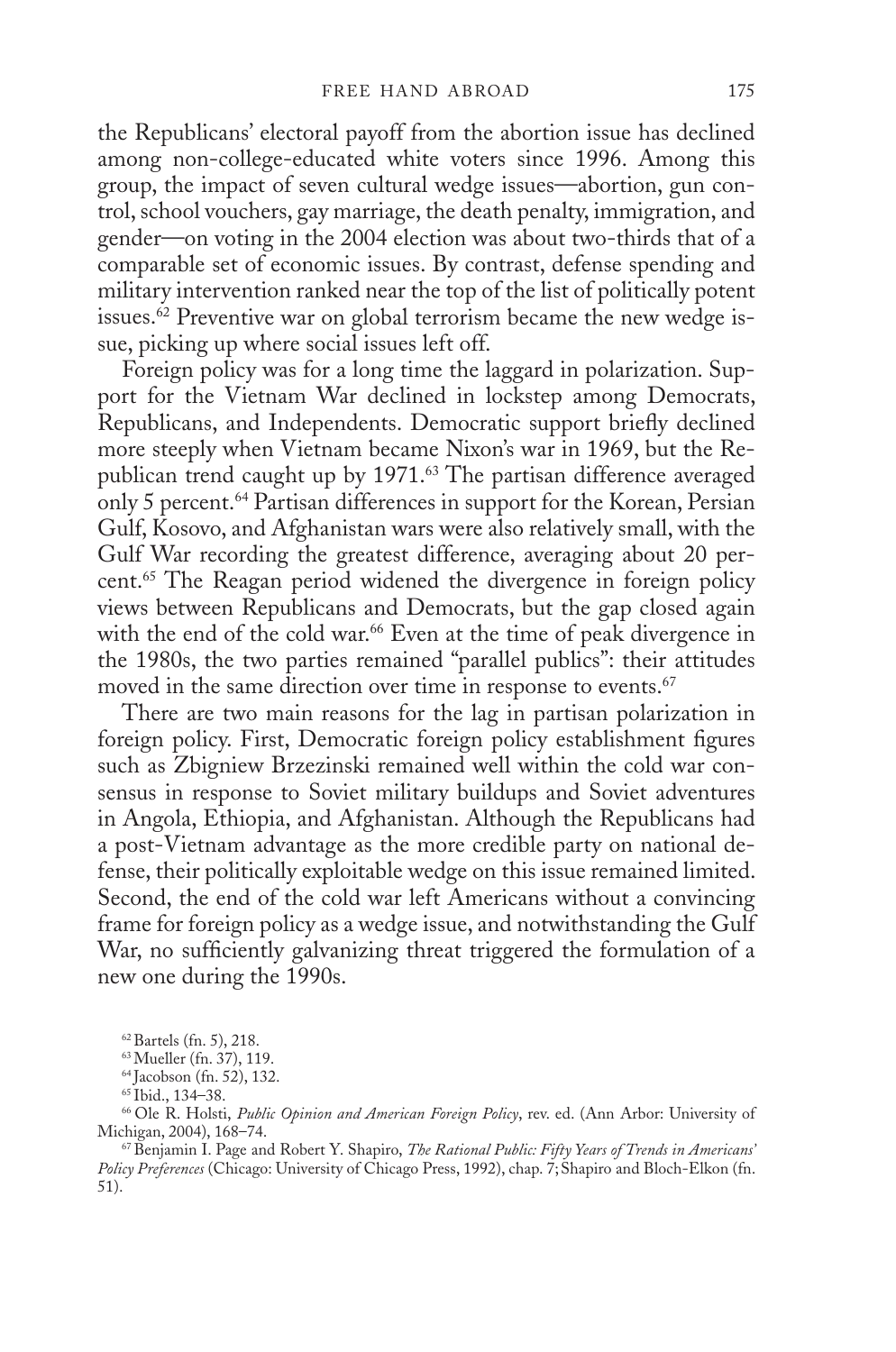Despite the neoconservatives' ideological preparations in the 1990s for a more polarizing foreign policy, the initial months of the Bush administration still provided no opportunity for a push to implement it. The Bush administration took office with a mixed foreign affairs team of cautious realists like Secretary of State Colin Powell and National Security Adviser Condoleezza Rice, traditional cold war hawks like Vice President Cheney and Defense Secretary Donald Rumsfeld, neoconservative idealists like Undersecretary of Defense Paul Wolfowitz, and an uncommitted president who had argued for a restrained foreign policy during the campaign. The idea of unilaterally asserting American primacy to forestall the development of new post–cold war power centers in Europe or Asia was an old one for this group. Under the elder Bush, Wolfowitz had been too bold in putting that idea at the center of a draft defense guidance document, and the document was suppressed. During the 1990s neoconservative intellectuals and pundits wrote openly about the use of the "unipolar moment" to reshape global politics to America's liking, by force if necessary. Still, the moment was not right: Republicans shied away from "nation building" in the developing world, associating it with quixotic do-gooder Democrats. Rumsfeld and Wolfowitz were on record as calling for regime change in Iraq, but so was Bill Clinton. Rice was prominent in arguing in favor of deterring Saddam from further aggression, implying that he was in fact deterrable.<sup>68</sup> Nonetheless, after a decade of Iraqi defiance over no-fly zones and inspections, the public was well primed for the possibility of a renewed war with Saddam's regime: in February 2001, 52 percent favored "military action to force Saddam Hussein from power if it would result in substantial U.S. military casualties"; 42 percent were opposed.<sup>69</sup>

# SEPTEMBER 11 AND THE WEDGE POLITICS OF THE BUSH DOCTRINE

September 11 created the opportunity not only to depose Saddam but also to reframe American foreign policy in a dramatic new way that would unleash conservative Republican principles for purposes that would resonate broadly with the American public. The new doctrine, unveiled in the president's West Point speech of July 2002 and codi-

<sup>68</sup> She wrote that "the first line of defense should be a clear and classical statement of deterrence if they do acquire wmd, their weapons will be unusable because any attempt to use them will bring national obliteration"; Condoleezza Rice, "Promoting the National Interest," *Foreign Affairs* 79 ( January–February 2000), 61. More generally, see George Packer, *The Assassins' Gate: America in Iraq* (New York: Farrar, Straus and Giroux, 2005), chaps. 1, 2.

<sup>69</sup> Foyle (fn. 32), 274.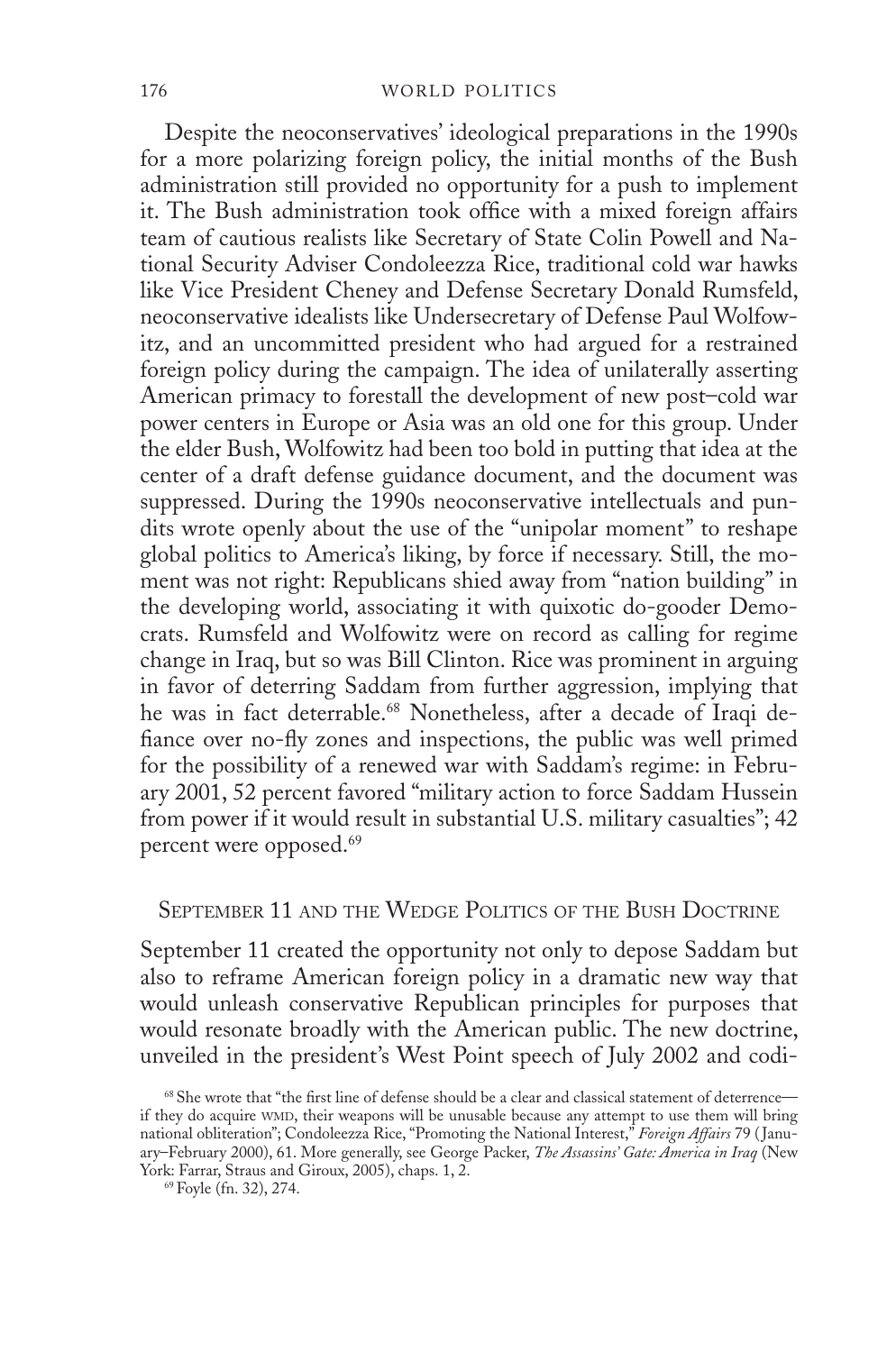fied in the September 2002 National Security Strategy memorandum, argued that in an era of global terrorism and proliferation of weapons of mass destruction, the United States must not wait to be attacked; it needed to attack preventively to transform states that harbor terrorists and other rogue states into cooperative democracies. The United States would act unilaterally if necessary: it would explain its ideas to the world, but it would not ask for a "permission slip" to "shift the balance of power in favor of freedom."70 These ideas were presented as relevant not only to the struggle against al-Qaeda but also to the struggle against the "axis of evil" of Iran, Iraq, and North Korea, to an open-ended "global war on terror," and even to promotion of democracy in China.

This was the ultimate wedge issue. The Bush doctrine was well prepared ideologically by neoconservative thinkers. It was grounded in the hawkish, unilateralist instincts of the Republican elites and their conservative base, including the traditionally military-oriented South. Ideologically and psychologically, it resonated with the Republicans' instincts to be tough on domestic threats and evil-doers, for example, their characteristic hard-line stance on crime, the death penalty, and social deviance of all kinds. It neutralized criticism from liberal Democrats through its promotion of democracy. It exploited what scholars of public opinion call a "valence" (or consensus) issue—the overriding security issues of concern to all Americans after September 11—but it went far beyond that. The application of the doctrine to Iraq, well primed among the public, would demonstrate more effectively than the too-easy Afghan mission that this was a problem-solving concept of wide utility. Thus, Iraq was a "positional issue" that would differentiate Republican from Democratic policies, hold the Republican base, and gain some votes among Independents and Democrats who could be convinced of the high priority of this issue.<sup>71</sup> To accomplish this, however, Iraq would have to be seen as part of the bigger picture. Asked how voters would view the Iraq issue in the 2004 election, Rove predicted: "They will see the battle for Iraq as a chapter in a longer, bigger struggle, as a part of the war on terrorism."72

Unipolarity helped to make the wedge issue feasible. America's unipolar power made implementation seem low risk and low cost, especially important to Rumsfeld's plan for a streamlined, more usable

72 Lemann (fn. 6).

<sup>70</sup> Lakoff (fn. 21), 11; The Office of the President, *National Security Strategy of the United States*, September 2002.

<sup>71</sup> On valence and positional issues, see Stimson (fn. 54), 62.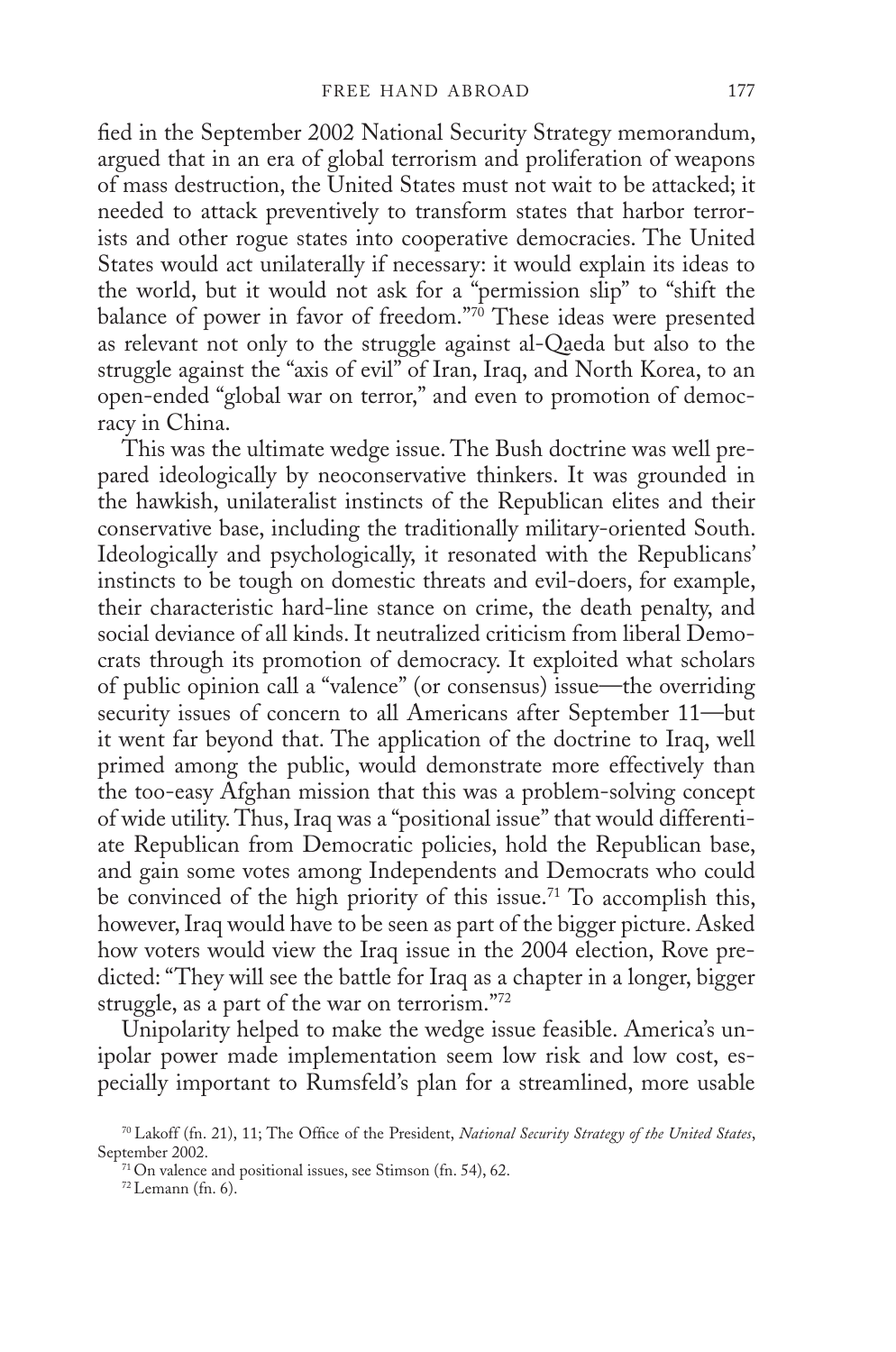army. If this worked—and the administration could see no reason why it would not—the strategy might transform the Middle East and at the same time give the Republicans a lock on American politics as the principled, problem-solving party.

An early glimpse of the political benefits that the strategy might bring was evident in the congressional elections of 2002. In preelection polls, notes Gary Jacobson, "most respondents thought that the Democrats would do a better job dealing with health care, education, Social Security, prescription drug benefits, taxes, abortion, unemployment, the environment, and corporate corruption" and that the Republicans would be better at dealing "with terrorism, the possibility of war with Iraq, the situation in the Middle East, and foreign affairs generally."73 Bush's popularity scared off well-qualified Democratic challengers: only a tenth of Republican incumbents faced Democratic challengers who had ever held public elective office, as opposed to the usual figure of a quarter.<sup>74</sup> On the eve of the election Rove is said to have recommended pushing for a largely unconditional Senate endorsement of the use of force against Iraq, rather than accepting greater bipartisan backing for the somewhat more equivocal Biden-Lugar bill.75 In classic wedge issue style, Rove wanted the sharpest possible difference between Republicans and Democrats in order to heighten the political salience of the war vote relative to economic concerns. Overall, Rove's private PowerPoint presentation on campaign strategy advised Republican candidates to "focus on the war."76 Buoyed by a huge turnout among the Republican base, the Republicans picked up six seats in the House and two in the Senate, bucking the normal tendency for parties in power to slip in midterm elections.

These political benefits could not be sustained because of the failure to pacify Iraq and the unraveling of the central public rationales for the war—Saddam's alleged WMD and support for al-Qaeda. In retrospect, it seems clear that Bush would have done far better politically by focusing on the "war on terror" and staying out of Iraq. The 19 percent of voters who said that terrorism was the most important issue voted heavily for Bush in 2004, but the 15 percent of voters who identified Iraq as the key issue voted disproportionately for Kerry.77 Despite the electoral

77 Jacobson (fn. 52), 191. See John H. Aldrich, Christopher Gelpi, Peter Feaver, Jason Reifler, and Kristin Thompson Sharp, "Foreign Policy and the Electoral Connection," *Annual Review of Political Science* 9 (2006); the authors review the debate on the electoral impact of the Iraq issue.

<sup>73</sup> Jacobson (fn. 52), 89.

<sup>74</sup> Ibid., 89, n. 30.

<sup>75</sup> Packer (fn. 68), 388.

<sup>76</sup> James Carney, "General Karl Rove, Reporting for Duty," *Time Magazine*, September 29, 2002.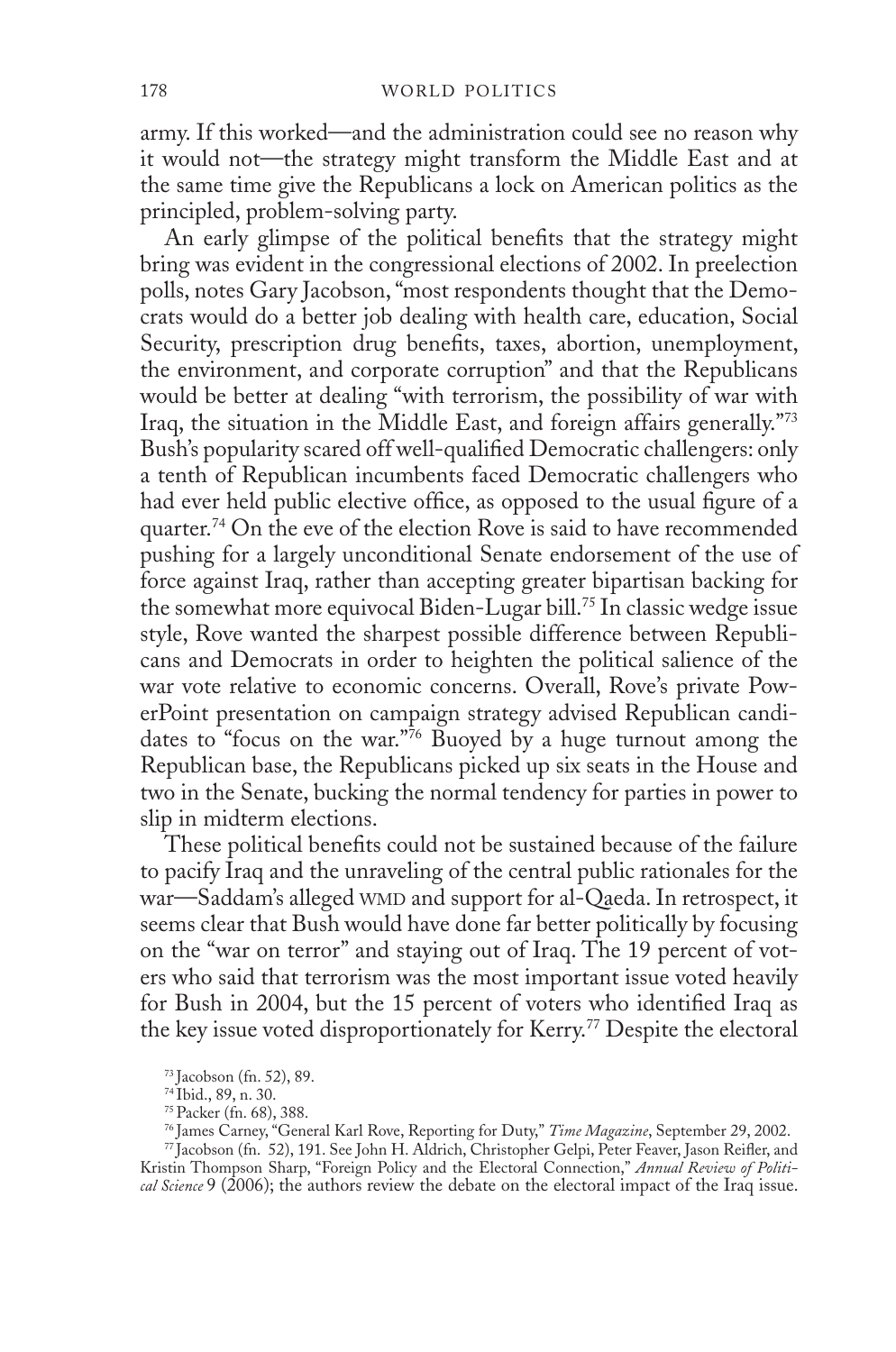drag of Iraq and in the face of skepticism about his economic agenda, support for Bush on the war on terror provided his margin of victory in 2004.78 Instead of exploiting the Iraq war as a wedge issue, the Bush administration had instead created the most polarizing issue ever in the history of American foreign policy—and one that ultimately worked to the Republicans' disadvantage.

### The Polarizing Consequences of the War

After some initial months of bipartisan support, the partisan divergence in support for the Iraq War ranged between 40 percent and 90 percent, depending on the question asked.79 The gap between Republicans and Democrats also widened across a broad range of foreign policy issues, and their views sometimes moved in opposite directions in response to new information. In 1998, 31 percent of Republicans believed that the planet was warming, but by 2006 only 26 percent did, whereas Democrats increased from 39 percent to 46 percent and Independents from 31 percent to 45 percent.<sup>80</sup> Partisans increasingly lived in conceptually different foreign policy worlds.

On the first day of the war, the Bush administration had the support of 73 percent of respondents, but support among Democrats remained soft and conditional: 51 percent of them said they supported having gone to war, but only 38 percent supported the troops *and* the policy, whereas 12 percent supported the troops but opposed the policy. If the war and Iraqi democracy had gone well, the weakness of the WMD and al-Qaeda rationales might not have mattered. In the brief moment in March 2003 when a cheap, quick victory seemed assured, the proportion saying that the war would have been worth it even if no WMD were found jumped 20 percentage points among Republicans, 10 points among Democrats, and 13 among Independents.<sup>81</sup> Success might have

Writing about J. E. Campbell, they note that he "argues that Bush's margin of victory was smaller than one would predict based on economic variables. He attributes the gap to Iraq and notes that respondents who believed that the war was not going well voted heavily for Kerry." By contrast, they note that Christopher Wlezein and RobertErikson "conclude—based on their aggregate predictive model—that the Iraq war did not substantially hurt the president's electoral performance." See Campbell , "The Presidential Election of 2004: The Fundamentals and the Campaign," *Forum* 2 (2004), at http://www .bepress.com/forum/vol2/iss4/art1/; and Wlezein and Erikson, "Post-election Reflections on Our Preelection Predictions," *PS: Political Science and Politics* 38 ( January 2005), 25–26.

<sup>78</sup> Gary Langer and Jon Cohen, "Voters and Values in the 2004 Election," *Public Opinion Quarterly* 69, no. 5, special issue (2005); Sunshine D. Hillygus and Todd G. Shields, "Moral Issues and Voter Decision Making in the 2004 Presidential Election," *PS: Political Science & Politics* 38 (April 2005), 201–9.

<sup>79</sup> Jacobson (fn. 52), 131–33; *New York Times*, March 27, 2006.

<sup>80</sup> ABC News/Time/Stanford poll, *Global Warming*, March 26, 2006.

<sup>81</sup> Jacobson (fn. 52), 130, 143.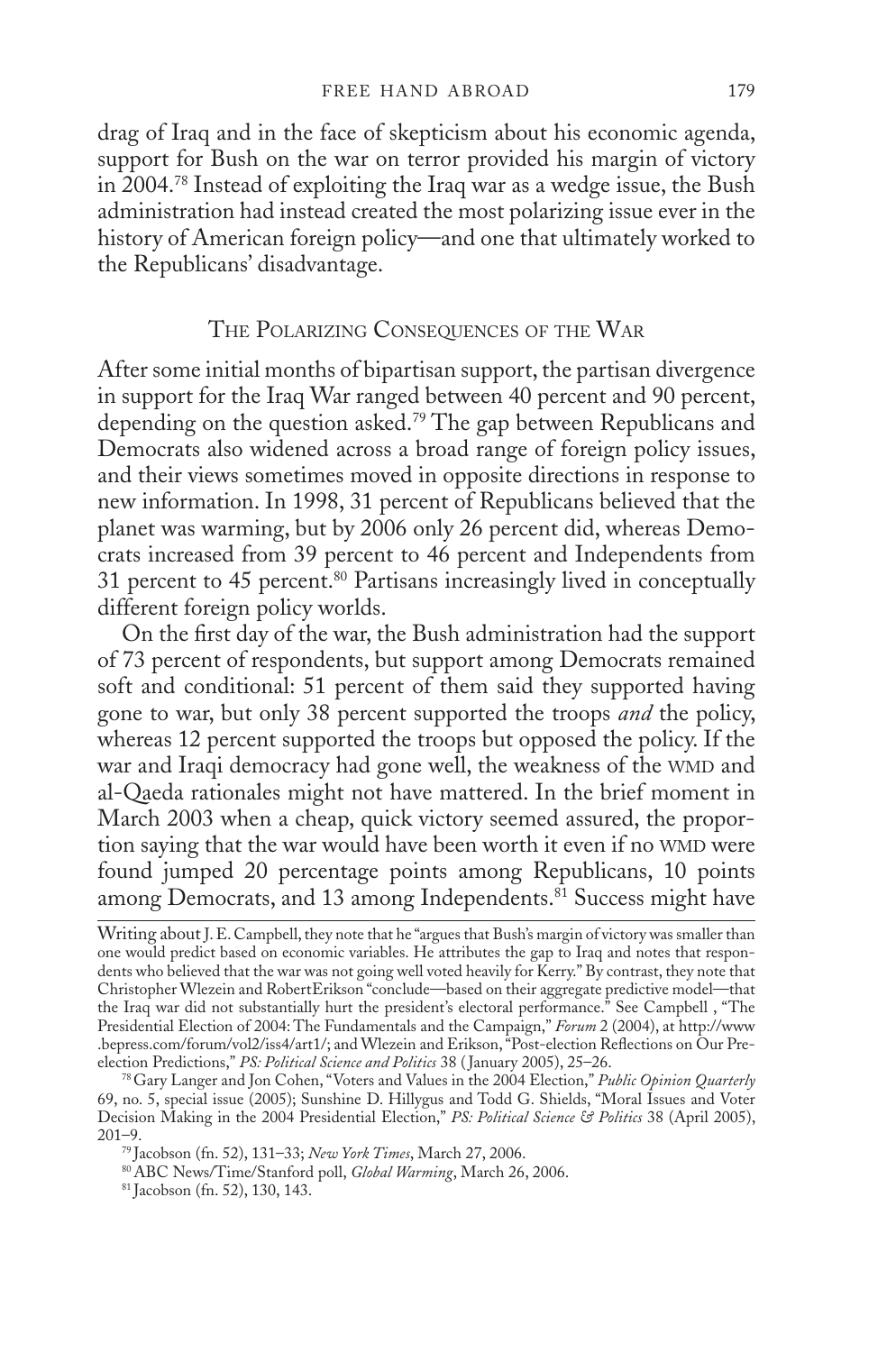been its own justification, strategically and politically. But this was not to be.

Attitude trends after the invasion confirm that Democratic and Independent support was conditional on the evidence behind the WMD and terrorism rationales, whereas Republicans were largely unaffected by new evidence. In February 2003, 79 percent of Democrats believed that Iraq had WMD, and fifteen months later only 33 percent did. By contrast, as late as 2005, Republican belief in WMD had actually increased to 81 percent. Between April 2003 and October 2005, belief in Saddam's involvement in 9/11 declined among Republicans from 65 to 44 percent, among Independents from 51 to 32 percent, and among Democrats from 49 to 25 percent.<sup>82</sup> Coinciding with these trends, an unprecedented 60 percent gap opened up between Republicans and Democrats during 2004 and 2005 on whether the war had been "the right thing to  $do^{\prime\prime}$  or "worth the cost," with Independents in between but closer to the Democrats. In April 2004 Democrats were most skeptical of the two rationales for war: of the 58 percent of Democrats who believed neither, only 8 percent thought the war had been the right thing to do. In contrast, the 34 percent of Republicans who were white born-again evangelical Christians supported the war at an unchanging rate of 85 percent and accepted the administration's rationales for it unquestioningly. Not surprisingly, self-proclaimed conservative ideology was also a strong predictor of support for both the war and the Bush rationales for it.<sup>83</sup>

Were the Republicans becoming so ideological in their view of foreign affairs that they were impervious to information, or were they realistic, but dogged partisans sticking with their team as the best strategy in the face of adversity? And if they were increasingly ideological, was this a spontaneous reflection of grassroots thinking, a consequence of the Bush administration's neoconservative framing of foreign policy ideology, or simply a measure of who was left in the party after three decades of polarized sorting? Is the highly ideological foreign policy stance of the Republican base a passing phenomenon of the Bush era, or is has it become locked in by political strategy or ideological internalization?

These questions cannot be answered definitively, but an analysis of the unprecedented polarization of foreign affairs attitudes during the Bush presidency suggests an elite-driven ideological pattern. Demo-

<sup>82</sup> Ibid., 140–41. 83 Ibid., 144, 155–59.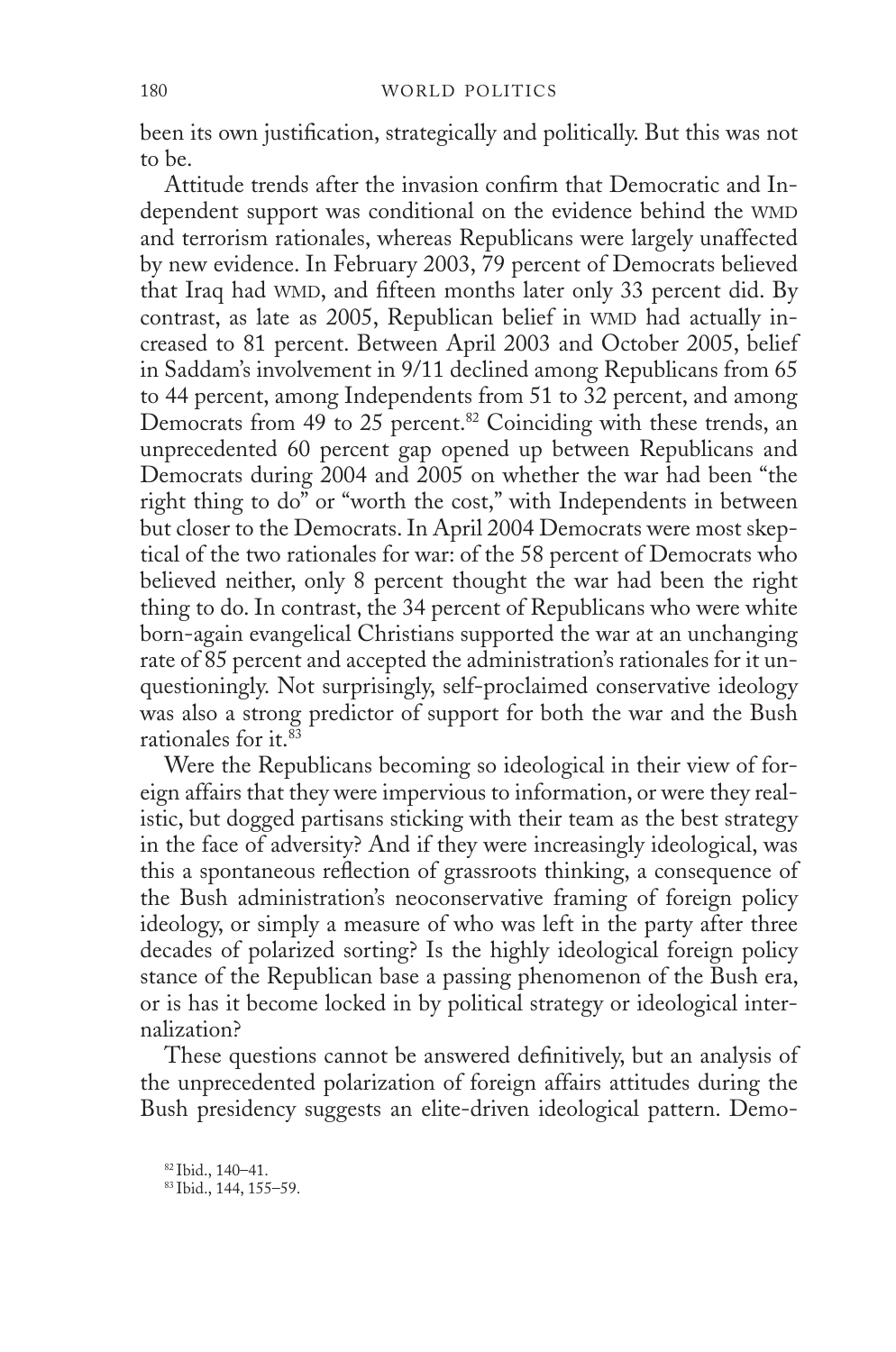crats increasingly self-identified as liberal and Republicans as conservative. Moreover, people increasingly decided their views on specific issues based on their prior partisan and ideological commitments. During the early 1990s, panel data had shown that changes in respondents' attitudes on specific issues had a reciprocal effect on changes in their party identification, with a significant influence in both directions.<sup>84</sup> By contrast, panel data including both domestic and foreign policy issues from 2000, 2002, and 2004 showed that the effect of changes of party identification and of general ideology on specific issue attitudes overwhelms the reverse effect. (See Table 1.) This finding is consistent with the view that Bush's highly ideological framing of both domestic and foreign issues effectively polarized the way people evaluate these issues, whether positively or negatively, along partisan and ideological lines. Since this finding rests on data about changes in the attitudes of individuals rather than of aggregates, it would not seem consistent with the view that the changes are simply the result of sorting individuals into ideologically homogeneous parties through the polarized policies offered by the parties' candidates.<sup>85</sup>

A comparison of the 1998, 2002, 2004, 2006, and most recent 2008 Chicago Council on Global Affairs (formerly knows as the Chicago Council on Foreign Relations) surveys of elite and mass attitudes shows an unprecedented level of partisan and ideological polarization on key foreign policy issues across the board, not just on Iraq.<sup>86</sup> On several issues, the vectors of change correspond closely to policy leadership by the Bush administration, suggesting a top-down process of attitude change. The elite surveys show increasing polarization on maintaining superior military power worldwide and on spreading democracy abroad, goals that have become the centerpiece of the neoconservative agenda. In 1998, 31 percent more Republican than Democratic

84 Geoffrey C. Layman and Thomas Carsey, "Party Polarization and 'Conflict Extension' in the American Electorate," *American Journal of Political Science* 46 (October 2002).

85 While party identification and ideology appear to affect *individual* issue opinions much more than the reverse, further data analysis could not reject the possibility of an effect on partisanship and ideology of simultaneous opinion changes on *multiple* issues.

<sup>86</sup> The surveys interviewed samples of the American public and a sample of leaders who have foreign policy powers, specialization, or expertise. The leaders include members of Congress or their senior staff, presidential administration officials, and senior staff in agencies or offices dealing with foreign policy issues, university administrators or academics who teach in the area of international relations, journalists and editorial staff who handle international news, presidents of large labor unions, business executives of Fortune 1000 corporations, religious leaders, presidents of major private foreign policy organizations, and presidents of major special interest groups relevant to foreign policy. Marshall M. Bouton, Catherine Hug, Steven Kull, Benjamin I. Page, Robert Y. Shapiro, Jennie Taylor, and Christopher B. Whitney, *Global Views 2004: American Public Opinion and Foreign Policy* (Chicago: Chicago Council on Foreign Relations, 2004). For a fuller analysis, see Shapiro and Bloch-Elkon (fn. 51). There was a public survey but no elite survey for 2006 and 2008.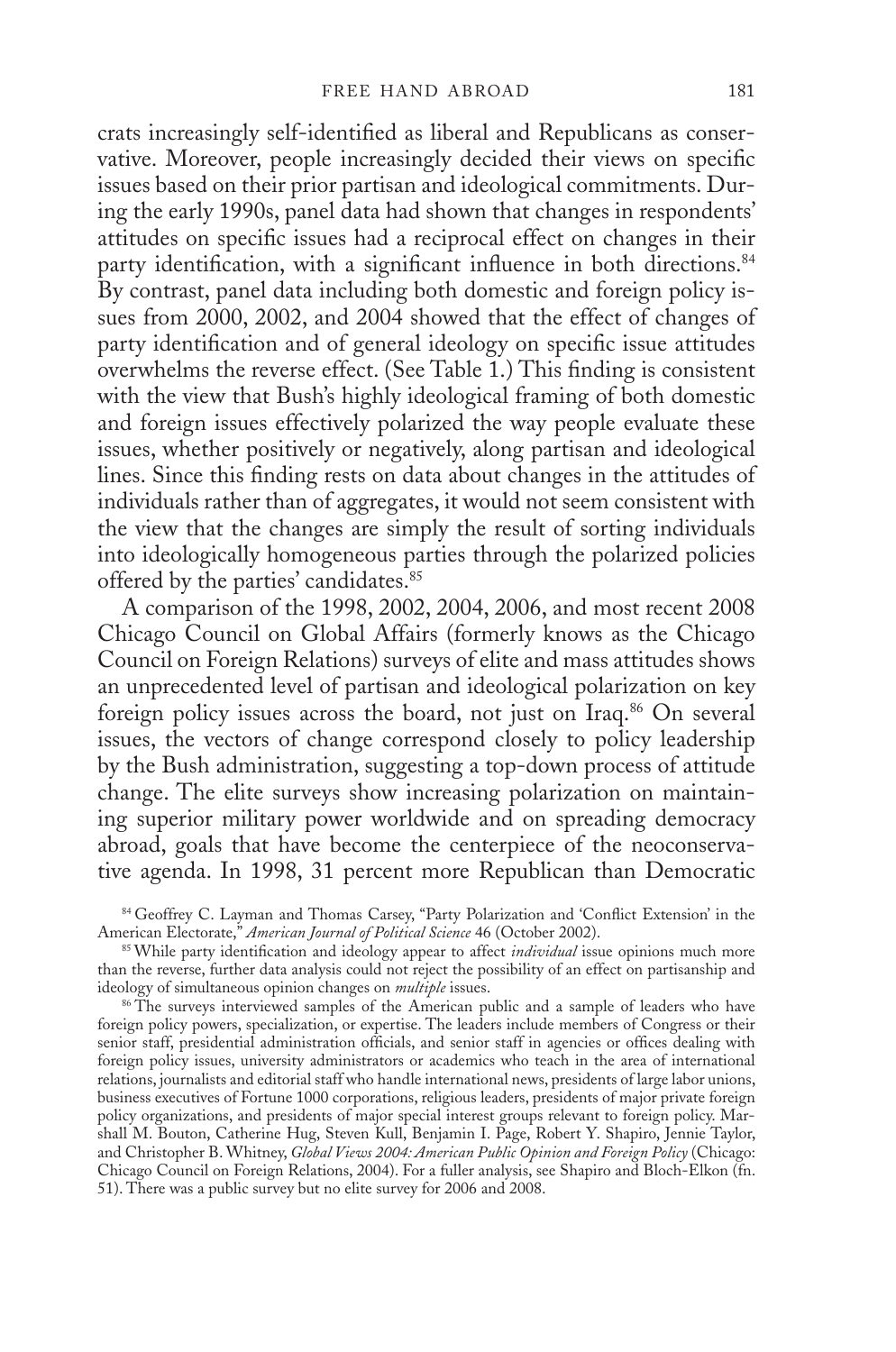| Policy Issue                      | Effect of Party on<br>Opinion Change<br>$(t$ -value, $*_{p}05)$ | Effect of Opinion on<br>Party ID Change<br>$(t$ -value, * $p$ <05) |
|-----------------------------------|-----------------------------------------------------------------|--------------------------------------------------------------------|
| Affirmative action                | $2.36*$                                                         | 0.95                                                               |
| Equal pay for women               | $3.70*$                                                         | 0.62                                                               |
| Social security spending          | $2.39*$                                                         | 0.67                                                               |
| "Welfare" spending                | $3.33*$                                                         | 1.79                                                               |
| Child care spending               | $2.97*$                                                         | 0.18                                                               |
| Aid to poor people                | $2.92*$                                                         | 1.25                                                               |
| Aid to working poor               | 0.42                                                            | 0.50                                                               |
| Aid to blacks                     | $2.65*$                                                         | 0.13                                                               |
| Public school aid                 | $2.43*$                                                         | 0.35                                                               |
| Big city school aid               | 1.08                                                            | 1.72                                                               |
| Early education aid               | 0.74                                                            | 0.03                                                               |
| Crime spending                    | 0.40                                                            | 0.20                                                               |
| Aids research spending            | 1.99*                                                           | 1.11                                                               |
| Environmental protection spending | $4.03*$                                                         | 0.53                                                               |
| Foreign aid spending              | 0.05                                                            | 0.81                                                               |
| Defense spending                  | 1.50                                                            | 1.26                                                               |
| Homeland security spending        | $2.35*$                                                         | 1.64                                                               |
| War on terror spending            | $2.20*$                                                         | 1.31                                                               |
| Border security spending          | $3.40*$                                                         | 2.89*                                                              |
| Tax cut                           | 9.18*                                                           | $2.35*$                                                            |
| Foreign policy-stay home?         | $3.96*$                                                         | 1.38                                                               |
| Afghanistan-worth cost?           | $8.44*$                                                         | 1.11                                                               |

TABLE 1 Reciprocal Effects of Party Identification and Policy Opinions<sup>a</sup>

<sup>a</sup> We used the American National Election Study 2000-2002-2004 panel data to explore whether the effect of party identification on policy opinions was greater than the reverse effect. Specifically, to estimate the effect of party identification on opinion change from 2002 to 2004, we regressed opinion in 2004 on prior opinion in 2002 and prior party identification. To estimate the effect of opinion on party identification change, we regressed party identification in 2004 on prior party identification and prior opinion. Below, based on the magnitudes of the t-values for coefficients of the relevant variables, we see that party more often had a significant effect on opinion change from 2002 to 2004 than the reverse. We found similar results overall for liberal-conservative ideology and policy opinions.

elites thought maintaining superior military power was a "very important" foreign policy goal; this gap rose by 18 points to about 49 percent in 2004. In 1998 and 2002 more Democratic than Republican elites thought democracy promotion was a very important goal, but by 2004, after the Bush administration had increased its emphasis on democratization as a rationale for the Iraq War and the Bush doctrine, these opinions reversed, with 14 percent more Republican than Democratic leaders holding this view. The stance of the Bush administration against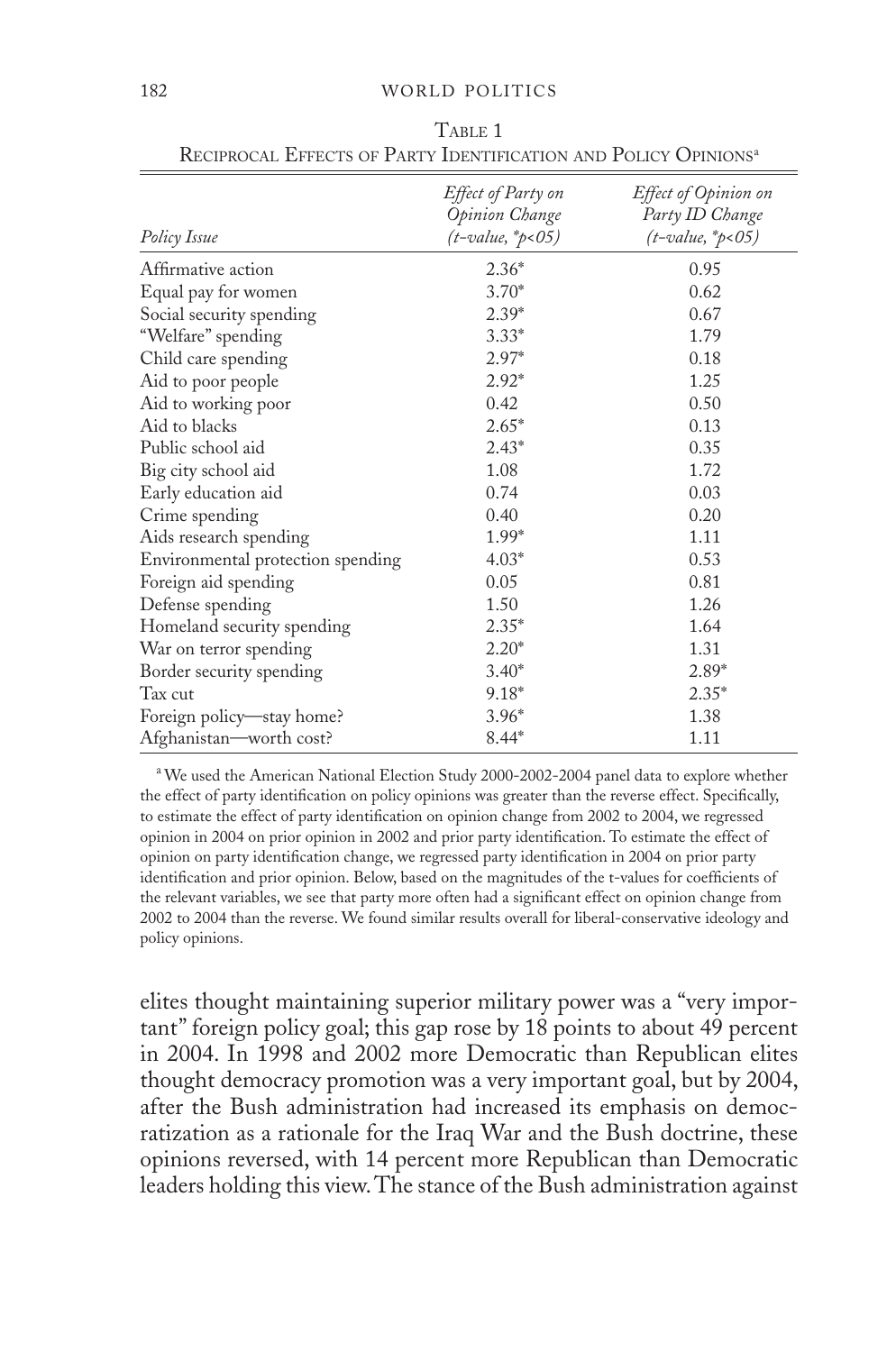the International Criminal Court has also led to a growing divergence among partisan elites, rising from 38 percent in 2002 to 50 percent in 2004. The gap on this issue between self-identified conservatives versus liberals rose in 2004 to 54 percent. Overall, for the sixty-two questions asked of elites, we find seventeen cases of partisan divergence and six cases of partisan convergence. Ideological divergence and convergence occurred in eleven cases each.87

Mass public respondents are somewhat less divided by party but more divided by ideology. Based on responses to 122 questions, Democrats and Republicans diverged by more than 9 percentage points on 19 questions between 1998 and 2004, and converged on only 4 questions. Self-identified liberals and conservatives diverged on 23 questions and converged on 9. Partisan divergence emerged in particular on defense spending, foreign military aid, gathering intelligence information about other countries, strengthening the United Nations, combating international terrorism, and maintaining superior military power worldwide. From 2002 to 2004 Republicans moved from 6 percentage points to 20 points more likely than Democrats to favor toppling regimes that supported terrorist groups. Figures 1–3 show some of the trends based on responses to the question: "Below is a list of possible foreign policy goals that the United States might have. For each one please select whether you think that it should be a very important foreign policy goal of the United States, a somewhat important foreign policy goal, or not an important goal at all: Strengthening the United Nations? Combating international terrorism? Maintaining superior military power worldwide?" The widening gap between Democrats and Republicans from 1998 continuing through 2008 is quite striking, with Democrats moving away from the opinions of Republican in the cases of considering maintaining superior military power and combating international terrorism as "very important" foreign policy goals. In the case of strengthening the UN as an international institution, by 2008 Republicans were 29 percentage points less supportive of this goal than were Democrats, at 23 percent to 52 percent, compared to an 11 point gap in 1998. This strong partisan divergence extends into global environmental issues as well. From 1998 to 2008 the percentage of

<sup>87</sup> Robert Y. Shapiro and Yaeli Bloch-Elkon, "Political Polarization and the Rational Public" (Paper presented at the annual conference of the American Association for Public Opinion Research, Montreal, Quebec, Canada, May 18–21, 2006); and Shapiro and Bloch-Elkon, "Partisan Conflict, Public Opinion, and U.S. Foreign Policy" (Paper presented at the Inequality and Social Policy Seminar, John F. Kennedy School of Government, Harvard University, Cambridge, December 12, 2005). For more on elite polarization, see Peter Trubowitz and Nicole Mellow, "Going Bipartisan: Politics by Other Means," *Political Science Quarterly* 120 (Fall 2005), fig. 2.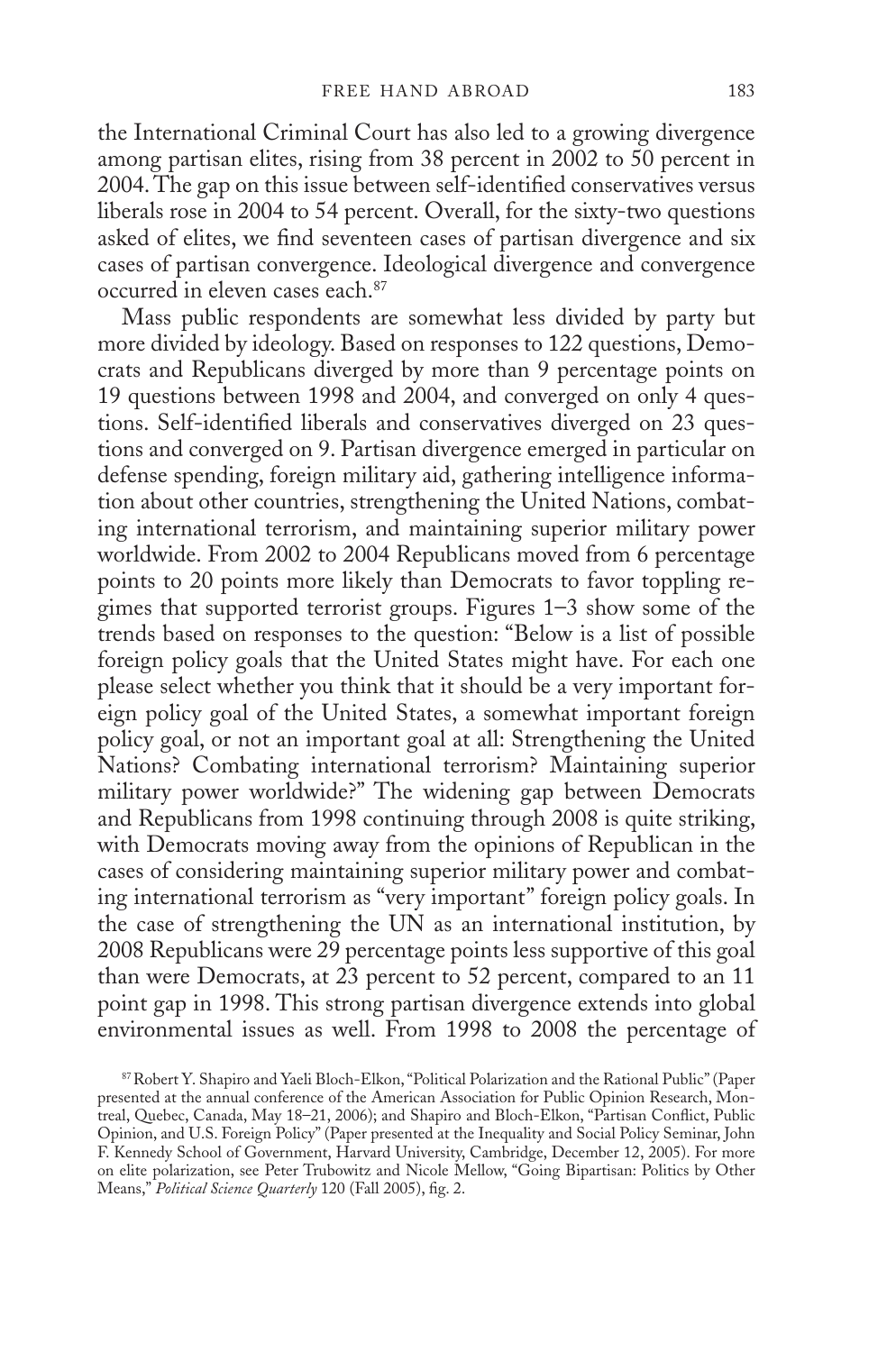

#### FIGURE 1

PERCENTAGE BY PARTY AFFILIATION SAYING THAT "MAINTAINING 1 ERCENTAGE BY I ARTY AFFILIATION SATING I HAT TWAINTAINING<br>SUPERIOR MILITARY POWER WORLDWIDE" IS A "VERY IMPORTANT" U.S. FOREIGN POLICY GOAL SUPERIOR MILITARY POWER WORLDWIDE IS A VERY IMPORTANT

SoUrce: chicago council on Global Affairs surveys. The question asked was, "Below is a list of possible foreign policy goals that the United States might have. For each one please select whether possible foreign policy goals that the Officer states hight have. For each one please select whether<br>you think that it should be a very important foreign policy goal of the United States, a somewhat you uning that it should be a very important foreign policy goal of the Office States, a somewhat<br>important foreign policy goal, or not an important goal at all: Maintaining superior military power worldwide?" whether you think that it should be a very interest in the United States, and the United States, and I was a very states, and the United States, and the United States, and the United States, and the United States, and the  $s^2$  important for an important goal, or not an important goal, or not an important goal at all:  $M$ 



#### FIGURE 2

PERCENTAGE BY PARTY AFFILIATION SAYING THAT "STRENGTHENING THE UNITED NATIONS " IS A "VERY IMPORTANT" U.S. FOREIGN POLICY GOAL PERCENTAGE BY PARTISTS AFFILIATIONS IS A VERY IMPORTANT U.S. FOREIGN FOLICY GOAL

SOURCE: Chicago Council on Global Affairs surveys. The question asked was, "Below is a list of possible foreign policy goals that the United States might have. For each one please select whether you think that it should be a very important foreign policy goal of the United States, a somewhat .<br>Important foreign policy goal, or not an important goal at all: Strengthening the United Nations?"  $\mathcal{P}$  possible foreign policy goals that the United States might have. For each one please selection  $\mathcal{P}$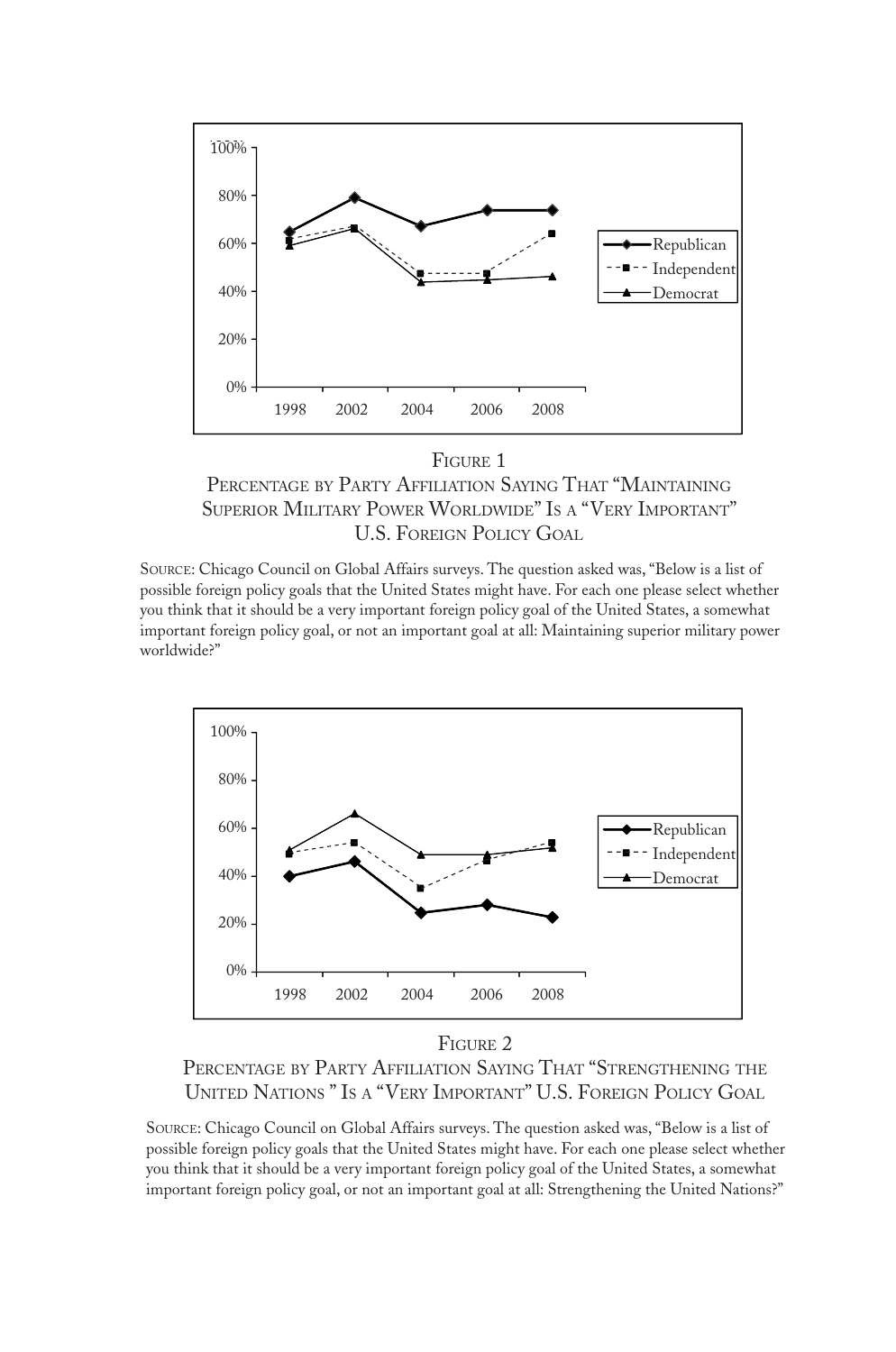

#### FIGURE 3

### PERCENTAGE BY PARTY AFFILIATION SAYING THAT "COMBATING INTERNATIONAL TERRORISM" IS A "VERY IMPORTANT" U.S. FOREIGN POLICY GOAL

SOURCE: Chicago Council on Global Affairs surveys. The question asked was, "Below is a list of possible foreign policy goals that the United States might have. For each one please select whether you think that it should be a very important foreign policy goal of the United States, a somewhat four difficult and a should be a very important foreign policy goal or the officer orders, a somewhat important foreign policy goal, or not an important goal at all: Combating international terrorism?" of possible foreign policies in the United States might have the United States might have. For each one please

Republicans who thought global warming/climate change was a "critical threat" to the vital interests of the U.S. dropped, surprisingly, from 39 percent to 21 percent, *down* 18 points. In sharp contrast, the percentage of Democrats who gave the same response increased from 51 percent to 63 percent, *up* 12 points.<sup>88</sup>

In sum, there is evidence for increasing partisan and ideological differences among both elites and the public. This has occurred more widely and sharply among elites, but these divisions have penetrated the public as well, continuing well into 2008. Elite polarization seems directly driven by the policy commitments of the president. Mass-level polarization is harder to interpret. It might reflect a more diffuse impact of presidential framing of issues through broad ideology rather than through specific policies, but it might also be influenced by unrelated grassroots trends.

In a further effort to assess whether public polarization is mainly responding to presidential framing or to popular currents of opinion, we conducted a factor analysis to see which issues, based on the American National Election Study data, seem more tightly linked to party, ideol-

<sup>88</sup> Shapiro and Bloch-Elkon (fn. 87, 2006, 2005).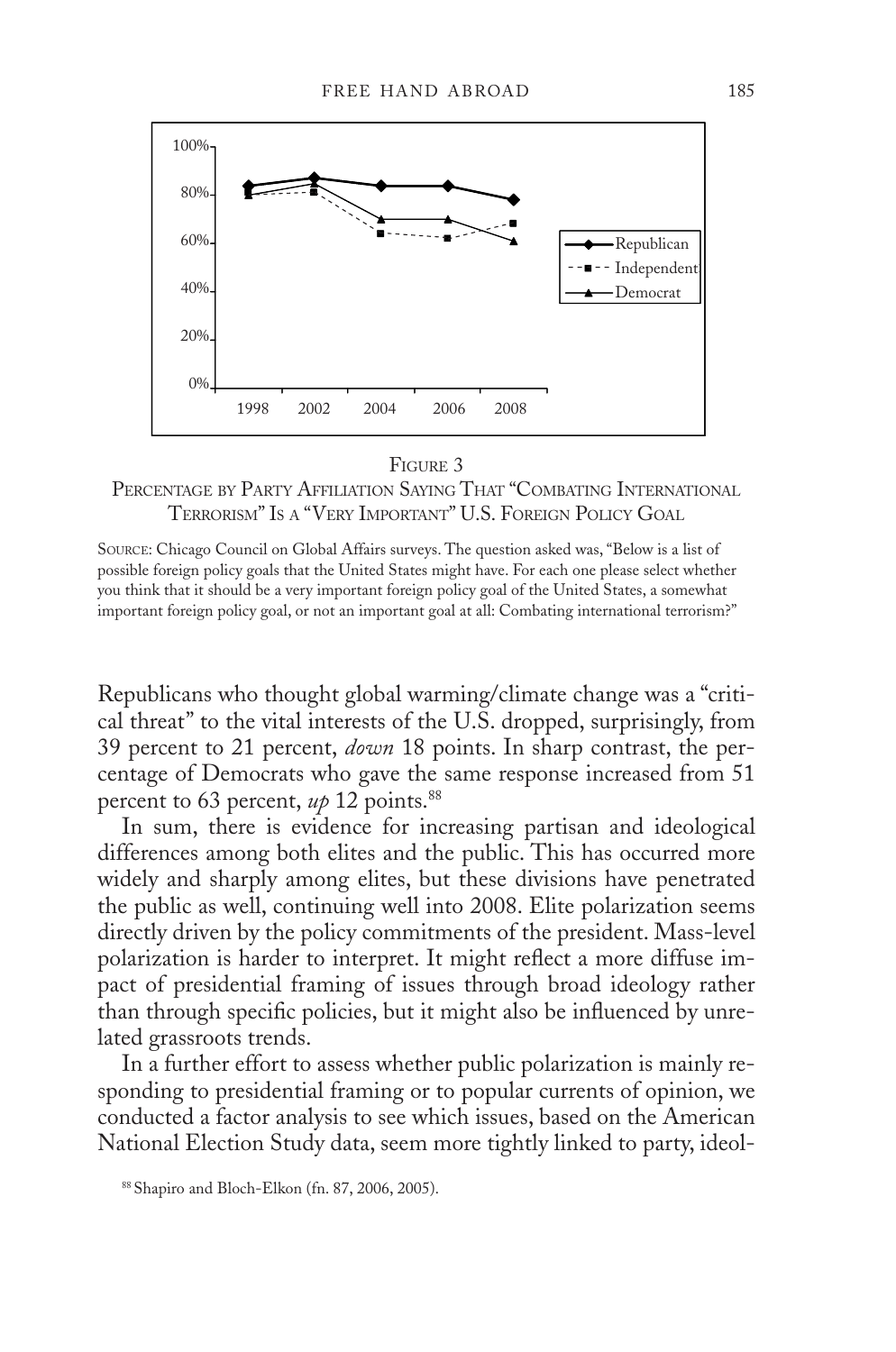### 186 world politics

ogy, and each other. We found that issues that have been central to the president's rhetoric and policy agenda—the Iraq war and tax cuts were most tightly linked in this way. By contrast, attitudes on issues like the death penalty, which has not been central to the Bush administration's framing efforts, were more loosely tied to the others. Although the Bush doctrine seems to have failed as an enduring wedge issue for Republican partisan advantage, its polarizing effect may be more long lived if it has become embedded in Republican grassroots ideology.

# Conclusions: Unipolarity, Partisan Ideology, and the Likelihood of War

Does unipolarity per se free the United States to use force abroad cheaply and successfully and thus make war more likely? No. As the United States is learning, war can still be politically and economically costly for a sole superpower. However, under unipolarity, the immediate, self-evident costs and risks of war are more likely to *seem* manageable, especially for a militarily dominant power like the U.S. This does not necessarily make the use of force cheap or wise, but it means that the costs and risks of the use of force are comparatively indirect, long term, and thus highly subject to interpretation. This interpretive leeway may open the door to domestic political impulses that lead the unipolar power to overreach its capabilities.

Unipolarity opened a space for interpretation that tempted a highly ideological foreign policy cohort to seize on international terrorism as an issue that could transform the balance of power in both the international system and American party politics. This cohort had its hands near the levers of power on September 11, 2001, as a result of three decades of partisan ideological polarization on domestic issues. Its response to the terrorist attack was grounded in ideological sincerity but also in routine practices of wedge issue politics. From conviction and from tactical habit, successful Republican politicians had learned that polarizing on noneconomic issues is a political necessity in a country where most voters want costly welfare state policies that are at odds with the upper-income tax cuts that are the bread and butter of the Republicans' central constituency. Because even America's great power was not up to the task set for it by the Bush strategists, their wedge strategy was only briefly successful in winning elections. However, so far their approach seems to have had a more lasting effect in deepening the ideological polarization of American party politics.

If our theoretical analyses are right, what predictions follow for the